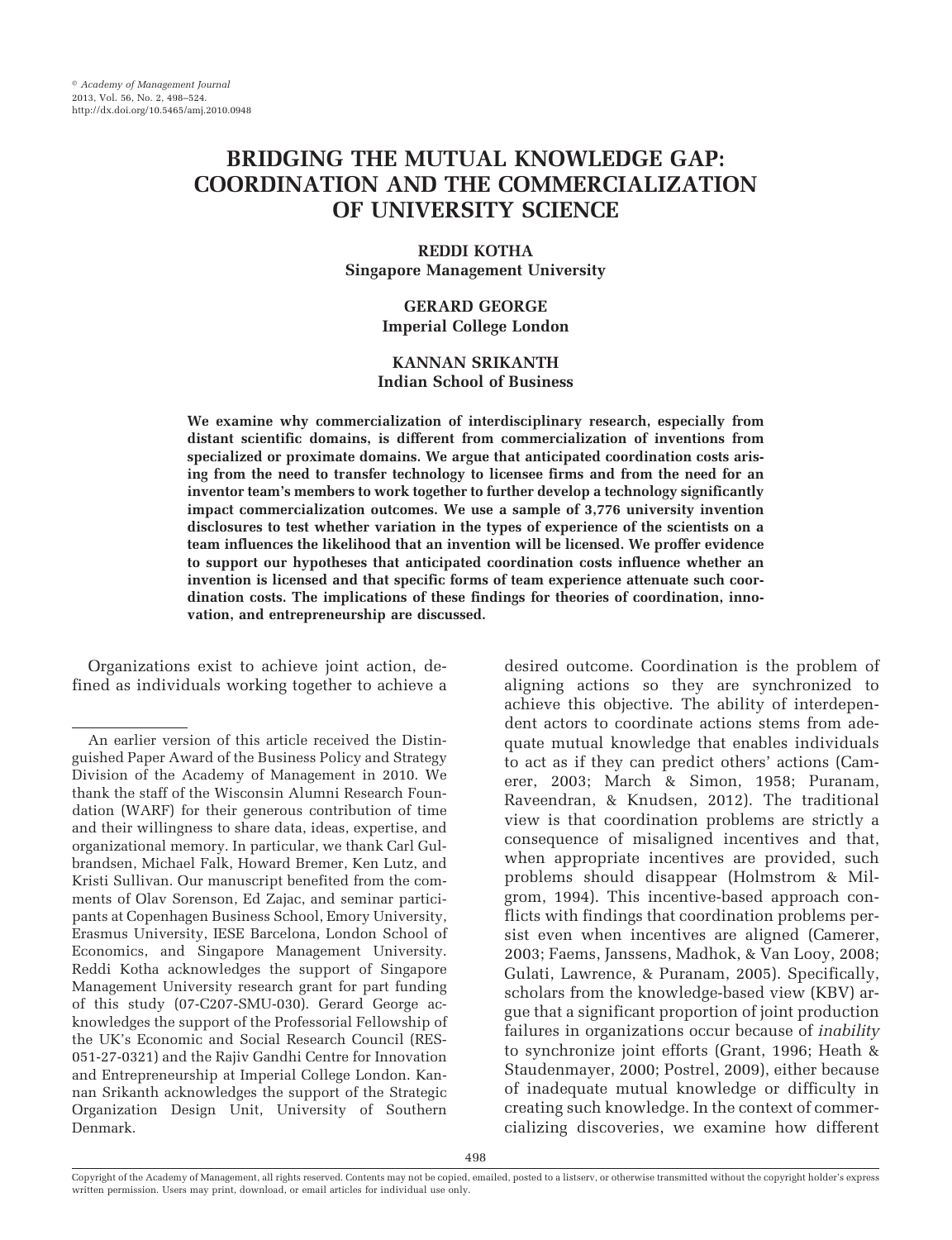kinds of inventor experience help mitigate coordination problems under varying levels of mutual knowledge.

The scientific discovery process has increasingly become a team production function, with a gradual shift in the locus of invention from solo inventors to teams and networks of inventors (Paruchuri, 2010). Using a comprehensive sample of 19 million publications and 2 million patents spanning five decades, Wuchty, Jones, and Uzzi (2007) found that teams generate far more innovations than solo inventors, that large teams are commonplace, and that teams generate more heavily cited (more impactful) research. From an examination of patent records, Singh and Fleming (2010) confirmed that teams are more likely to produce breakthrough inventions than solo inventors. Given a large scientific base, longer educational training in progressively narrower specializations is necessary to push the knowledge frontier (Jones, 2009). Consequently, the proliferation of team-based inventions is driven largely by two trends: first, the need for specialization to push the scientific frontier and second, the need for interdisciplinary work to solve challenging scientific and practical problems. Whereas teams facilitate and focus use of collective knowledge to solve a problem, concomitant coordination costs incurred when teams perform these complex tasks hinder team activity (Cummings & Kiesler, 2005; Guimerà, Uzzi, Spiro, & Nunes Amaral, 2005). Though solving complex scientific problems can enhance social benefit (Basalla, 1988), the productivity of such efforts is necessarily diminished by their attendant coordination losses (Phelps, 2010; Weitzman, 1998). Therefore, how to gainfully combine different knowledge domains is a core problem in both the innovation and organization literatures (Vural, Dahlander, & George, 2013; Zahra & George, 2002).

Drawing from the knowledge-based view, we approach technology commercialization as a joint production effort involving multiple specialists who are required to coordinate effort to perform complex tasks (Grant, 1996; Kogut & Zander, 1992; Lawrence & Lorsch, 1967). Though knowledge integration can be difficult and costly (Kapoor & Lim, 2007), it is essential for the commercialization of impactful technology (George, Kotha, & Zheng, 2008; Kotha, Zheng, & George, 2011), although this facet is often neglected. Studies that draw on evolutionary theories argue that the inventions that build on the same knowledge domain have limited upside potential, whereas those that build on different, complementary knowledge domains could potentially be valuable (Fleming, 2001, 2004; Fleming & Sorenson, 2004; Makri, Hitt, & Lane, 2010). For example, combining knowledge domains such as molecular biology and photolithography can yield fundamental breakthroughs such as DNA arrays that transform genetic sequencing and mapping capabilities.

Scholars from organization theory, social psychology, and sociology have pointed out that it is extremely difficult for specialists from different knowledge domains to work together fruitfully. This is because specialists have different knowledge, beliefs, languages, and norms of working, so that it becomes difficult for them to understand each other and effectively complement each others' knowledge (Cronin & Weingart, 2007; Dougherty, 1992; Heath & Staudenmayer, 2000; Latour, 1986). This suggests that the most desirable recombinations may also be difficult to fructify (Fleming, 2004; Phelps, 2010; Vural et al., 2013). The desirability-difficulty trade-off makes it challenging, ex ante, to understand how the likelihood of commercialization varies with the underlying science distance. *Science distance* in an invention is the distance between multiple knowledge domains on which the invention is based. We argue that anticipated coordination costs in the joint production task of technology commercialization help explain why commercialization of interdisciplinary research, especially from distant domains, differs from the commercialization process for inventions from specialized or proximate domains.

Using insights from the KBV on coordination costs and from individual/group learning theories on the role of experience in reducing coordination costs, we add to the literatures on the production and commercialization of science as well as to broader discussions of coordination in teams. We contribute to the innovation literature by distinguishing between two sources of coordination costs in technology commercialization: Coordination costs arise both from the need to coordinate *across* inventor-licensee teams and from the need to coordinate *within* an inventor team for further refinement and modification of its invention to facilitate commercialization. Whereas prior work on coordination in teams and in interfirm technology relationships has generally referred to the importance of prior joint work experience, we identify two specific types of experience—licensing experience and collaboration experience—as reducing the an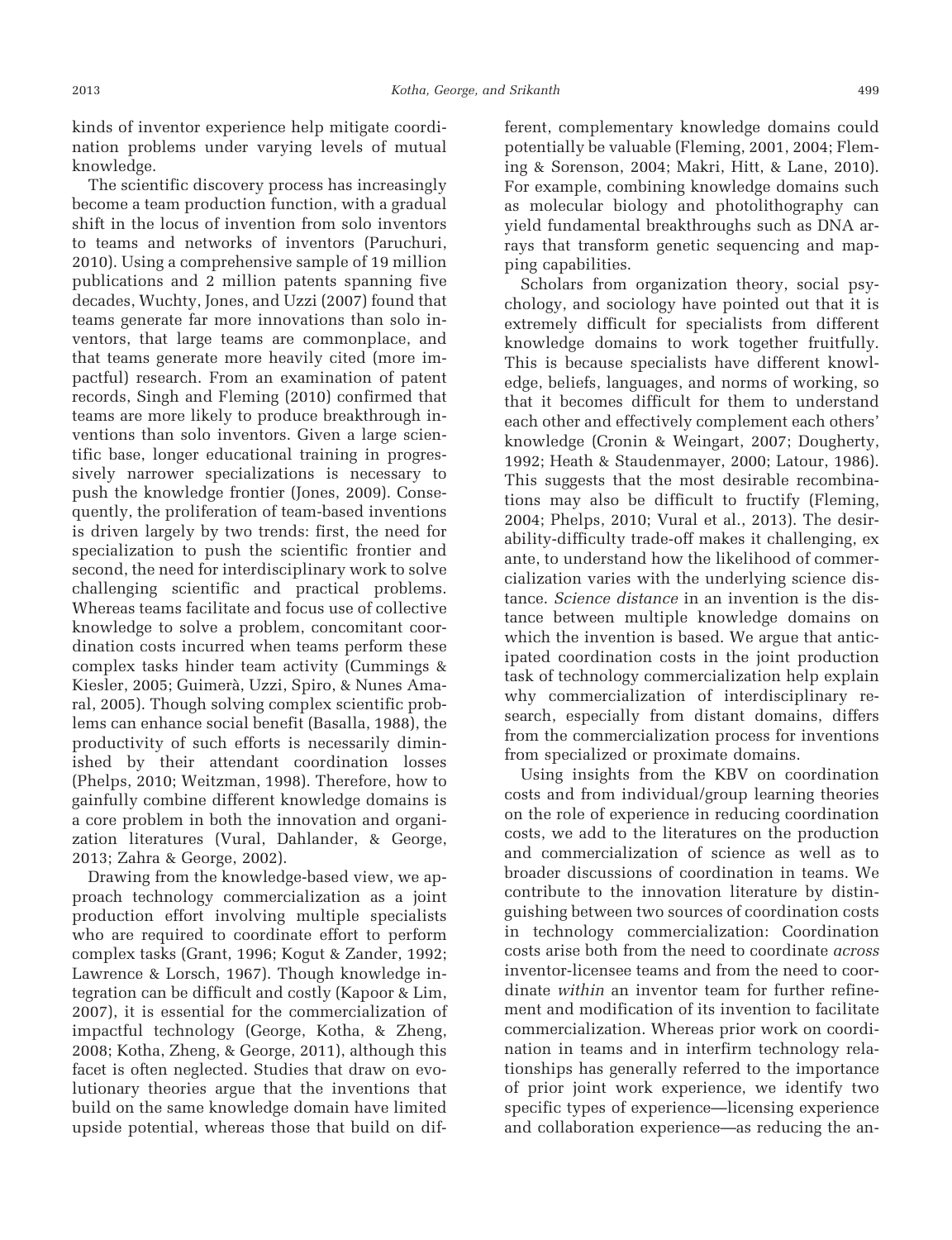ticipated coordination  $costs<sup>1</sup>$  for inventions characterized by differing levels of mutual knowledge.

We tested our predictions using event history models that estimate the licensing hazard of 3,776 unique inventions from a large US research university disclosed between 1981 and 2007. This study is among the first large-sample, longitudinal, empirical tests of coordination among scientific teams and its implications for commercialization. We add a complementary perspective to prior work by highlighting the coordination-related aspects of combining distant knowledge domains in producing the type of inventions that are valuable (Fleming, 2001; Kapoor & Lim, 2007). Unlike prior work on technology commercialization, which has largely ignored nonpatented inventions (e.g., Shane, 2002; Vural et al., 2013), this study addresses the commercialization of both patented and not-patented inventions. This comprehensive sample raises the quality of theoretical and practical discourse beyond inventions for which intellectual property rights have been secured through patents, and this extension has important implications for the commercialization of scientific knowledge and the practice of technology transfer.

## **THEORY AND HYPOTHESES**

The theory development is structured as follows. First, we observe that the commercialization of inventions comprises two tasks: (1) effective knowledge transfer and coordination between an inventor team and subsequent (downstream) parts of the same or different organization and (2) effective knowledge transfer and coordination within the inventor team to further develop and modify the invention as required for successful commercial application. We hypothesize that these coordination costs and the value of an invention vary systematically with science distance and affect the likelihood of licensing. Next, we propose that learning from *prior licensing experience* helps attenuate coordination costs between inventor team and licensee firm (henceforth, *firm-team coordination*). Finally, we posit that learning from *prior collaboration experience* helps mitigate coordination costs between members of the inventor team (henceforth, *within-team coordination*).

## **Commercialization of University Research**

Scholars following an evolutionary economics tradition have argued that inventions are created by recombining existing knowledge (Basalla, 1988; Fleming, 2001; Schumpeter, 1934). Though inventors can combine any two pieces of knowledge, what actually gets combined is constrained by the localness of search and the social construction of what pieces can be gainfully combined (Basalla, 1988; George et al., 2008; Kotha et al., 2011). Studies have argued that breakthrough inventions are typically the result of combining distant knowledge domains and are rarely produced by recombining proximate knowledge domains (Fleming, 2001, 2004; Fleming & Sorenson, 2001; Vural et al., 2013). Our focus, however, is not the discovery of, but rather the commercialization of, such inventions. Inventions that recombine elements from the same technological domain are likely to be incremental, and they are therefore less valuable to a firm seeking commercial benefits than are inventions that combine relatively more distant domains that offer the potential for breakthroughs. Therefore, from a commercial value perspective, inventions that combine proximate knowledge domains are less likely to be licensed than those that combine more distant knowledge domains.

Increasing science distance, however, creates a concomitant coordination problem. For a typical university invention, licensing is only the first stage in a long process of commercialization. From on a survey of 62 American universities, Jensen and Thursby (2001) concluded that most university technology is embryonic and requires significant further work for successful commercialization. They report that about 75 percent of inventions were no more than a "proof of concept" at the time of licensing; 48 percent did not have a prototype; and manufacturing feasibility was known for only 8 percent of inventions. The authors concluded that "at the time of license, most university inventions are at such an early stage of development that no one knows if they will eventually result in a commercially successful innovation or not. Moreover, they are so embryonic that further development with the *active involvement by the inventor* is required for any chance of commercialization" (Jensen & Thursby, 2001: 240; emphasis added). Examples abound of the time and effort required to

<sup>&</sup>lt;sup>1</sup> We use "coordination costs" as a convenient shorthand to denote both the cost of generating adequate predictive knowledge (Puranam et al., 2012) and the cost of the "wasted effort" that arises from misaligned actions (Postrel, 2009).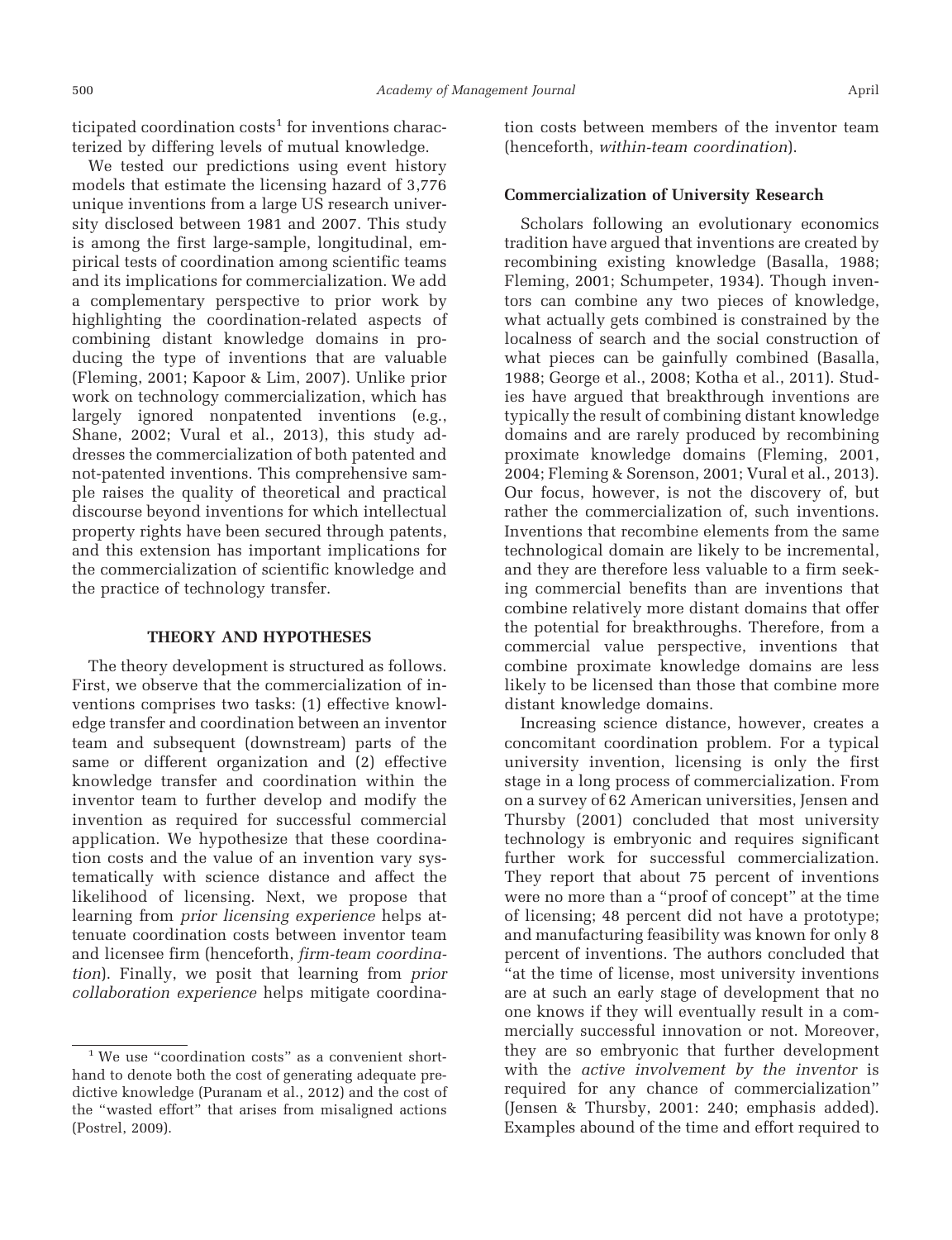move inventions to commercial viability (Clarysse, Wright, Lockett, Van de Velde, & Vohora, 2005; George, Zahra, & Wood, 2002; Jain, George, & Maltarich, 2009). As a professor at St. Mary's Hospital, part of Imperial College London, Alexander Fleming discovered that a mold inhibited the growth of bacteria in 1928. Although the significance of this discovery was immediately felt, attempts to treat human subjects failed owing to insufficient quantities of the drug being produced. Commercial production of penicillin was achieved only in the early 1940s, when its chemical structure was decoded.

The issue of further development effort required of university inventions continues to remain a challenge today and gives rise to firm-team and withinteam coordination costs. The firm-team coordination cost arises from the need for adequate knowledge transfer and synchronization between inventor team and licensee firm to help the firm understand the value of the invention and work jointly toward commercialization. The within-team coordination cost arises from the need for the members of the inventor team to work together to integrate their knowledge to further develop the invention to create working prototypes and establish manufacturing scale. Below, we argue how jointly considering the likely value from a recombination and the two types of coordination costs involved in its commercialization help us understand the likelihood of licensing for university-generated technologies.

## **Science Distance and Coordination Costs in Commercialization**

Several studies have argued that combining more distant knowledge domains is more risky than combining more proximate knowledge domains, but a few of these distant combinations result in fundamental breakthroughs of immense value (Ahuja & Lampert, 2001; Fleming, 2001; Fleming & Sorenson, 2001; Foster, 1986; Katila & Ahuja, 2002; Utterback, 1994). Inventions that recombine distant knowledge domains can be valuable because recombining different disciplines can introduce pluralism in mental models and facilitate problem solving (Amabile, 1988). Increasing variety in problem solving also concomitantly increases the likelihood that solutions can be found for challenging problems (Fleming, 2007; George et al., 2008; Singh & Fleming, 2010). However, many of these recombinations have little value because inventors have limited knowledge of the nature of interdependence between elements from two distant domains and ex ante have inaccurate expectations regarding their potential value. In contrast, inventors typically have some idea of the nature of interactions between two moderately distant domains and can make informed choices regarding which experiments are more likely to succeed (Basalla, 1988). For example, as Fleming and Sorenson (2004) pointed out, inventors typically use science as a "map" to indicate regions of potentially valuable combinations in their search attempts. Since there is little interaction between distant sciences, scientific research is likely to provide a crude map. In contrast, the search space for recombinations involving proximate domains, though well understood, tends to be saturated, since a lot of experimentation has already occurred (Ahuja & Katila, 2001; Fleming, 2001; Rosenkopf & Almeida, 2003; Rosenkopf & Nerkar, 2001; Vural et al., 2013). Therefore, any recombination involving proximate domains is likely to yield incremental improvements.

Fleming and coauthors examined how the value of an invention covaries with the knowledge distance between the sciences on which it is founded. Drawing on patent data analysis, Fleming (2004) argued that inventions that arise from proximate knowledge domains have limited upside potential. In contrast, when distant domains are combined, the average value of such inventions is lower, but the variance increases, with a small number of inventions becoming extremely valuable. Fleming (2001) found that patents belonging to a single patent class have significantly fewer forward citations. Fleming and Sorenson (2001) similarly showed that interdependence between the knowledge bases that underlie a patent positively impacts patent value, but the square of interdependence negatively impacts that value; an inverted U-shaped effect is shown. They measured interdependence as the density of citations between two knowledge domains; the higher the cross-citation, the closer the knowledge domains and the more familiar specialists in one domain are with advances in the other domain. Kotha et al. (2011) also showed that the knowledge distance of a firm, calculated on the basis of its patenting profile, has a positive impact on both innovative output and innovation quality, but the squared term for distance has a negative impact on both innovative output and innovation quality. Taken together, the evidence suggests that if potential licensee firms were concerned only about the value of inventions, researchers would on average see an inverse U-shaped relationship be-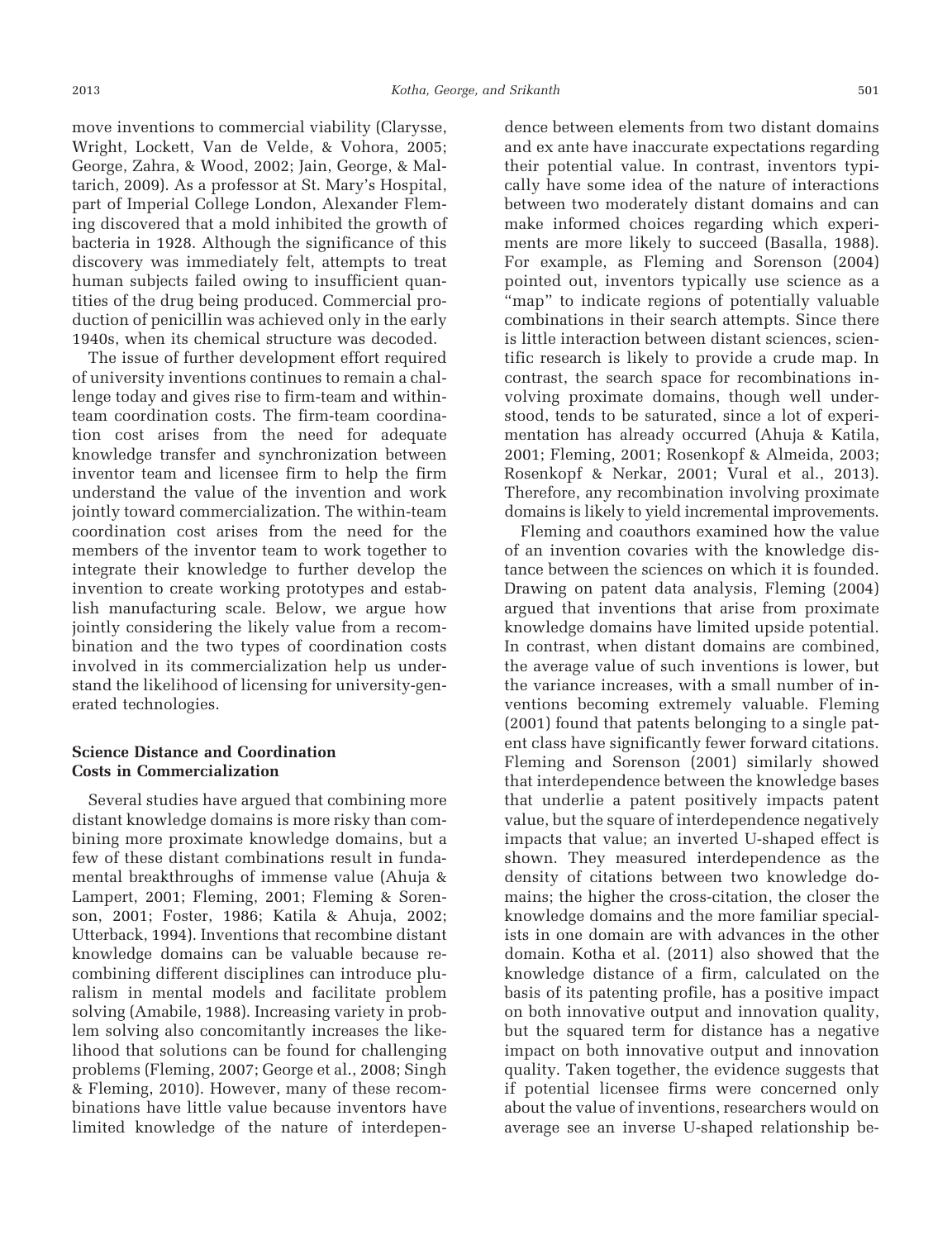tween an invention's science distance and its hazard (likelihood) of licensing.

Next, we argue that this potential relationship between science distance and licensing of an invention is reinforced when the coordination costs involved in commercializing academic inventions are considered. Since most university inventions lead their industry by several years (Bayus & Agarwal, 2007), a technology transfer organization and an inventor team need to educate a potential licensee firm regarding the prospective value of inventions. Apart from being the target of an effort to convey invention value, the licensee needs to be reassured that the inventor team will fully engage with the commercialization process, is committed to generating further add-on inventions, and will work with the firm's employees to transfer adequate knowledge to make the required modifications for scale-up and manufacturing (Dechenaux, Thursby, & Thursby, 2009; Jensen & Thursby, 2001). Our premise is that if potential coordination costs are perceived to be high for an invention relative to its perceived value, firms are unlikely to license such inventions.

When an invention combines proximate domains, a firm is more likely to possess the requisite absorptive capacity to evaluate its commercial potential (Cohen & Levinthal, 1990). It is also more likely to have scientists and engineers who possess the requisite knowledge to work with inventors, to understand the nuances of the invention, and to further develop it for commercial application. From a within-team coordination cost perspective, inventors from the same or proximate disciplines are likely to have shared knowledge and common training that will allow them to easily work together. Though both types of coordination costs are lower when science distance is low relative to when science distance is high, they may not be trivial. There are multiple demands on academic scientists' time (Mowery, Nelson, Sampat, & Ziedonis, 2004), and given the considerable distance between typical industry and academic knowledge frontiers (Bayus & Agarwal, 2007), considerable effort may be needed in firm-team coordination. Yet such proximate inventions may not have much value for firms because they may lie adjacent to existing technology portfolios or be perceived as marginal improvements. Firms are thus more selective in commercializing proximate inventions (Rosenkopf & Nerkar, 2001). Consequently, jointly considering the potential value of an invention and the likely coordination costs for its commercialization, it is likely that low science distance inventions have a lower likelihood of licensing than distant inventions.

In an invention that combines distant scientific knowledge, coordination costs are likely to be much higher (Lockett, Siegel, Wright, & Ensley, 2005; Schilling & Phelps, 2007; Siegel, Waldman, Atwater, & Link, 2003). First, from a firm-team coordination cost perspective, it becomes more difficult to educate a potential licensee firm regarding the benefits of the invention, because the average licensee firm may not possess the requisite absorptive capacity in all the different knowledge domains. This is especially difficult since, as noted above, the knowledge underlying academic inventions on average leads the industry by several years. Whereas firms may recognize the potential of breakthrough inventions, they may not have the ability to evaluate their commercial potential in the medium term. This is a nontrivial problem, since even breakthrough technologies have valuable and less valuable patents. This difficulty is compounded by managerial coalitions and dominant paradigms of "what works" in their industry, which are likely to hinder the adoption of these inventions (Kaplan, Murray, & Henderson, 2003). Second, when distant domains are combined, the lack of absorptive capacity makes it more difficult to transfer the underlying tacit knowledge from these domains to licensee scientists and engineers (Lane & Lubatkin, 1998). Given these high costs and the large effort needed to develop an invention for commercialization, a firm may not choose to license it unless the value of the invention outweighs the cost of this effort.

In addition, since the average licensee firm typically does not possess adequate knowledge to further develop such an invention to make it commercially viable, this burden usually falls on the inventor team (Dechenaux et al., 2009). When distant knowledge domains are combined, intrateam coordination costs are also likely to be higher because inventors from multiple domains are unlikely to have high levels of shared knowledge (Cronin & Weingart, 2007). First, scientists from distant domains are less likely to share a common language that allows them to effectively communicate their ideas between themselves. Second, different disciplines vary in their dominant logics regarding the nature of science and the most profitable avenues for further explorations to solve problems. For example, Knez and Camerer (1994) discussed how experiments are conducted for dif-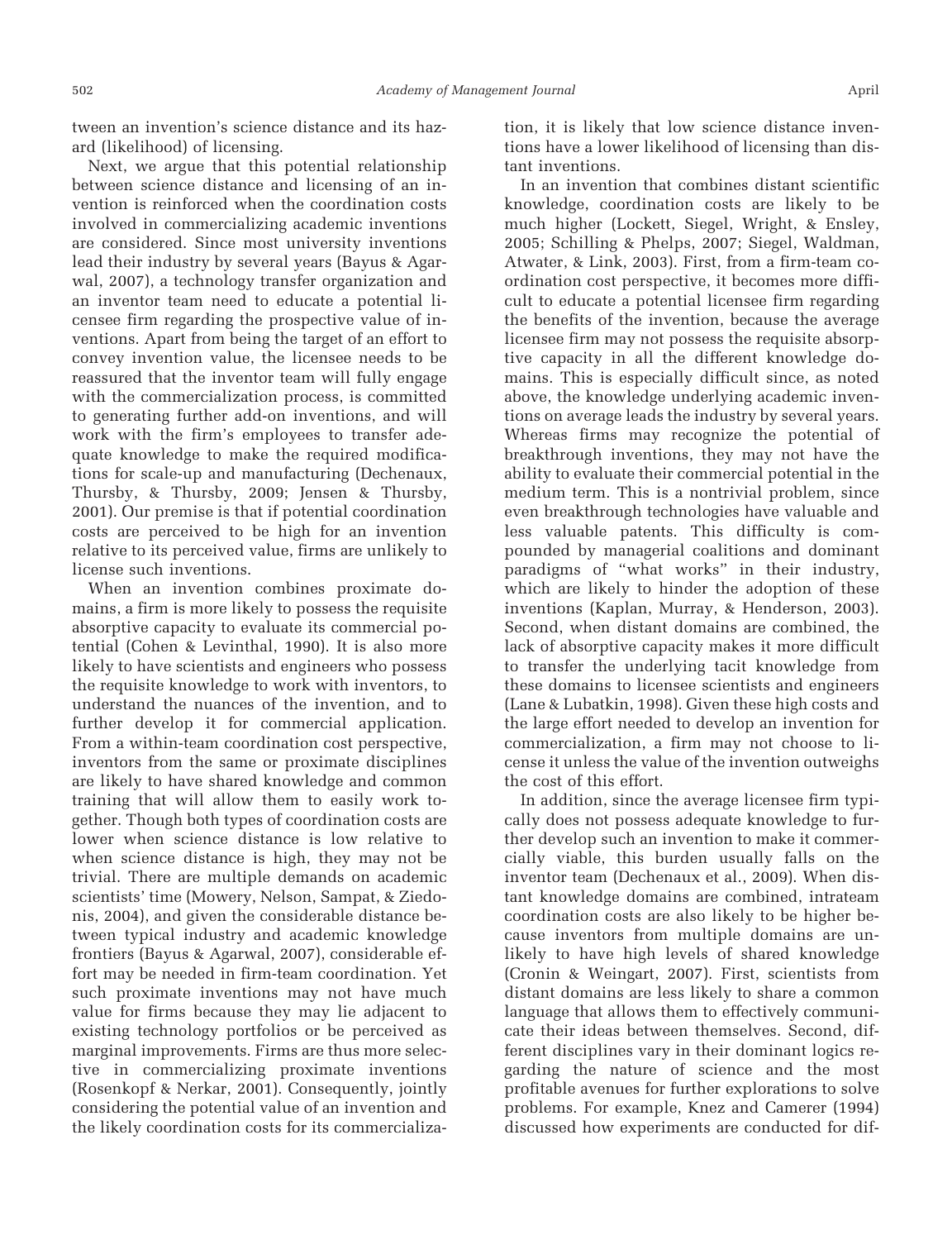fering reasons using varied methods by psychologists and economists. Finally, disciplinary training and the scientific communities in different disciplines also typically adopt different approaches regarding acceptable trade-offs in research methods. Since much of this knowledge is tacit and taken for granted, it becomes cumbersome for specialists from multiple knowledge domains to coordinate among themselves in further developing their inventions.

Even though the members of an innovating team have coordinated among themselves to create a focal invention, the low level of mutual knowledge among specialists remains a coordination challenge in the commercialization process. Team members need to carry forward their ideas from proof-ofconcept stage to creating a prototype, then on to manufacturing scale (Jensen & Thursby, 2001). Typically, at this stage, interdependence between various elements that are combined becomes tighter as solutions have to be optimized for scale efficiencies. For example, there was a time lag of about a decade after the discovery of human embryonic stem cells for it to show commercial promise. A significant roadblock was the fragility of the cell lines themselves and the difficulty in propagating adequate quantities of the cells for commercial applications. The inventor team generated further inventions in the manufacturing processes to cultivate these cells to be more robust for commercial applications (Jain & George, 2007). The inventor teams needed to invest significantly to learn and solve these additional problems. Therefore withinteam coordination is likely to remain a severe challenge for diverse teams even though they have already worked together to create the focal invention. For a firm, even though a distant recombination is valuable, it may be reluctant to license because of high anticipated within-team coordination costs. In sum, the lower average value of inventions that combine distant domains when they are compared with those that combine moderately distant domains, and the high anticipated coordination costs, together reduce the hazard of licensing for a highscience-distance invention.

A recombination of moderately distant knowledge domains is likely to be more valuable than those that recombine proximate or very distant sciences (Fleming & Sorenson, 2001; Kotha et al., 2011; Vural et al., 2013). These moderately distant inventions are also less likely to suffer from very high coordination costs because there are overlaps in the knowledge base, and scientists need to invest

less effort to communicate the benefits of their inventions. Adequate absorptive capacity may also help a firm's scientists to understand the improvement necessary for commercialization and significantly reduce the knowledge transfer effort compared to that needed for distant inventions (Lane & Lubatkin, 1998; Phelps, 2010). Firms are more likely to see moderately distant recombinant inventions as extensions of their product lines and capabilities (Katila & Ahuja, 2002). Dominant paradigms and managerial coalitions are therefore less likely to interfere with adoption of these new technologies. These effects on average reduce the firmteam coordination costs for inventions combining moderately distant sciences as compared with inventions combining distant sciences.

Within-team coordination costs are also correspondingly lower in moderately distant inventions. When knowledge domains are only moderately distant, different specialists in an innovating team are more likely to have some degree of shared knowledge. For instance, they are more likely to read each others' journals and are conversant with scientific norms and paths of progress in the different fields—that is, they share a common language that facilitates exchanging ideas and integrating knowledge. Therefore, potential licensee firms are likely to conclude that within-team coordination costs are manageable in moderately distant inventions and that further development for commercialization is feasible. In sum, the higher average value of moderately distant combinations and the lower anticipated coordination costs relative to the invention value together, on average, increase the hazard of licensing for an invention that combines moderately distant knowledge domains over that of one involving very proximate or very distant combinations. Drawing on these arguments, we posit:

*Hypothesis 1. The relationship between inventor science distance and licensing likelihood is curvilinear and is such that the slope is positive from low to moderate science distance and negative from moderate to high science distance.*

## **Prior Licensing Experience and Firm-Team Coordination Costs**

Because new technology can be difficult to describe and evaluate, it takes significant effort to convince a potential licensee of the value of an invention. Successful commercialization also re-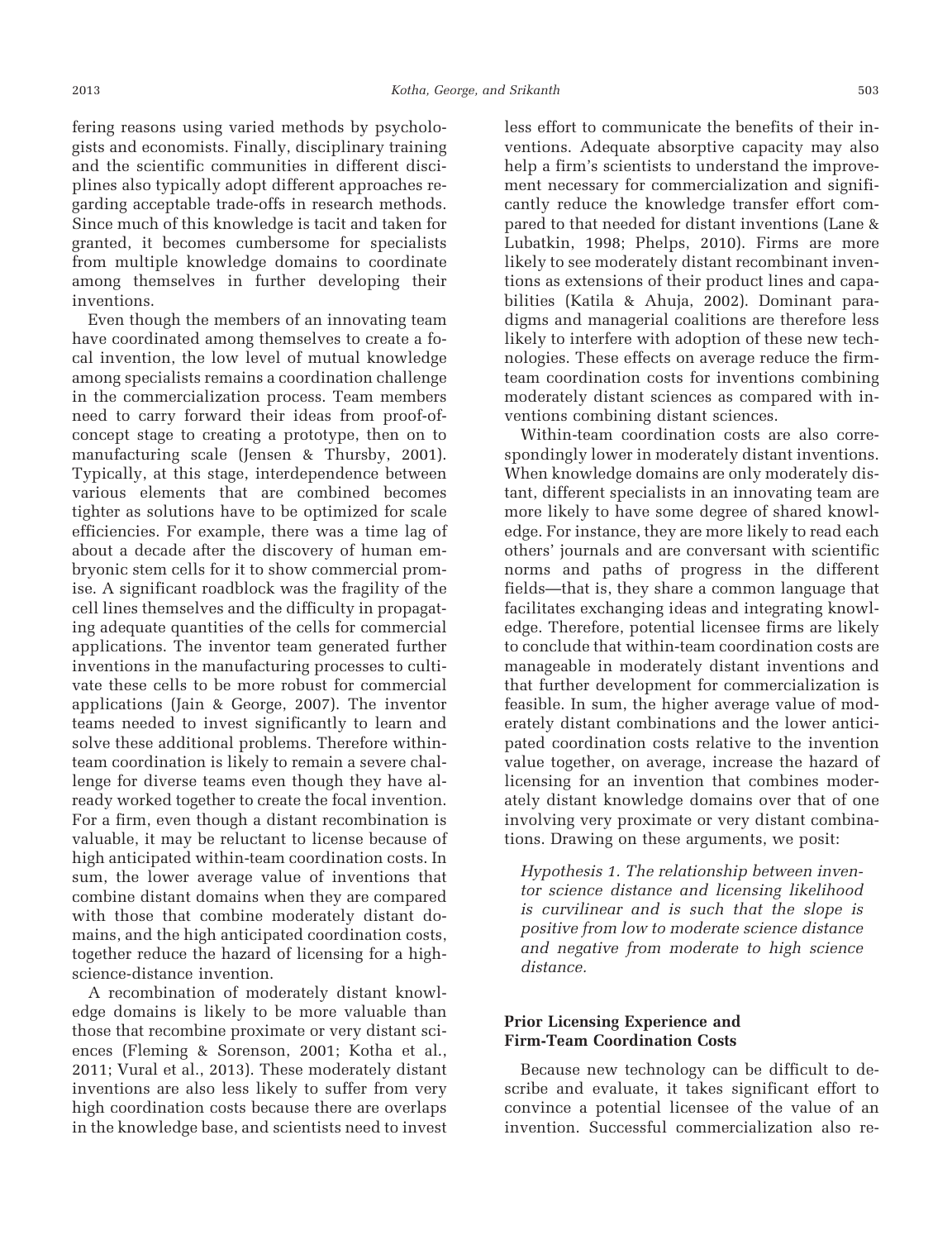quires significant further development, often to create prototypes, experimenting to ensure stability, robustness, and refinement to ensure manufacturability to sufficient scale; these modifications likely will draw on the commercialization expertise of the licensee firm (Jensen & Thursby, 2001). From the perspective of the inventor team, we argue below that the firm-team coordination costs are lower for a team with prior experience in commercialization.

Inventor teams with prior licensing experience are likely more aware of firm-team coordination challenges and the need to invest significant time and resources in commercializing their inventions. Licensing experience likely provides inventors with an understanding of the state of the art in an industry and the primary concerns that drive industrial R&D (Owen-Smith & Powell, 2003). In other words, licensing experience provides higher levels of shared knowledge between an inventor team and a licensee firm, enabling them to more clearly explain the technology and tailor their knowledge transfer efforts to the needs of the licensee firm (George, 2005). Prior licensing experience is also likely to provide the inventor team with the knowledge and routines needed to better interact with their industry partners. An inventor team that has limited commercialization experience may not anticipate the effort involved in transferring knowledge and coordinating actions with a licensee and may be unable to communicate the value of an invention persuasively to counter dominant logics. These teams are also unlikely to have routines in place to effectively transfer tacit knowledge to licensee firm scientists and engineers. These coordination challenges may lead the licensee firm to take a skeptical view of the team's capacity to assist with commercialization. This suggests that inventor teams with high licensing experience are likely to have greater odds of licensing than teams with limited experience.

*Hypothesis 2a. The greater the prior licensing experience of an inventor team, the greater the licensing likelihood for an invention, ceteris paribus.*

Next, we argue that the prior licensing experience of an inventor team moderates the relationship between science distance and the hazard of licensing by differentially changing anticipated firm-team coordination costs for inventions at low, medium, and high science distance. At medium science distance, firm-team coordination costs are neither low nor high, as they are in the corresponding low and

high science distance inventions. As discussed earlier, the greater a team's prior licensing experience, the lower the likely firm-team coordination costs.

However, inventions that recombine moderately distant knowledge domains are on average more valuable (Fleming, 2004; Fleming & Sorenson, 2001). Furthermore, firms may perceive these moderate distance inventions as logical extensions to their current work and therefore perceive these inventions to be more valuable. To realize this perceived value, licensee firms may be more willing to undertake the additional firm-team coordination costs when working with an inventor team with low prior licensing experience. Therefore, taking a firm-team coordination cost perspective, we argue that teams with high licensing experience are unlikely to have a significant advantage over teams with average licensing experience; similarly, teams with low licensing experience are unlikely to have a significant disadvantage when compared to teams with average prior licensing experience. In other words, for medium science distance inventions, higher licensing experience is unlikely to be associated with significantly higher odds of licensing.

High science distance inventions are characterized by a significant need for knowledge transfer and coordination in multiple knowledge domains between an inventor team and a licensee firm. This is likely to be difficult because the internal organization architecture of firms reflects prevalent combinations and links between fields rather than novel and infrequent combinations (Henderson & Clark, 1990). Inventor teams with high levels of prior licensing experience are likely to have lower firm-team coordination costs. These teams can rely on routines and processes developed from previous interactions to more effectively convey their knowledge to an industry's participants. Their prior experience interacting with the industry is also likely to enable them to better understand and act upon the concerns of licensee firms about improving inventions for commercial use. Therefore, at high science distance, increase in prior licensing experience from average to high is likely to be associated with a significant increase in the hazard of licensing.

On the other hand, a team with low levels of licensing experience is likely to lack the tools, routines, and processes that enable an invention team to relate to and address the concerns of a licensee firm and therefore is likely to face significant firmteam coordination costs. The typical licensee firm understands the crucial role played by an inventor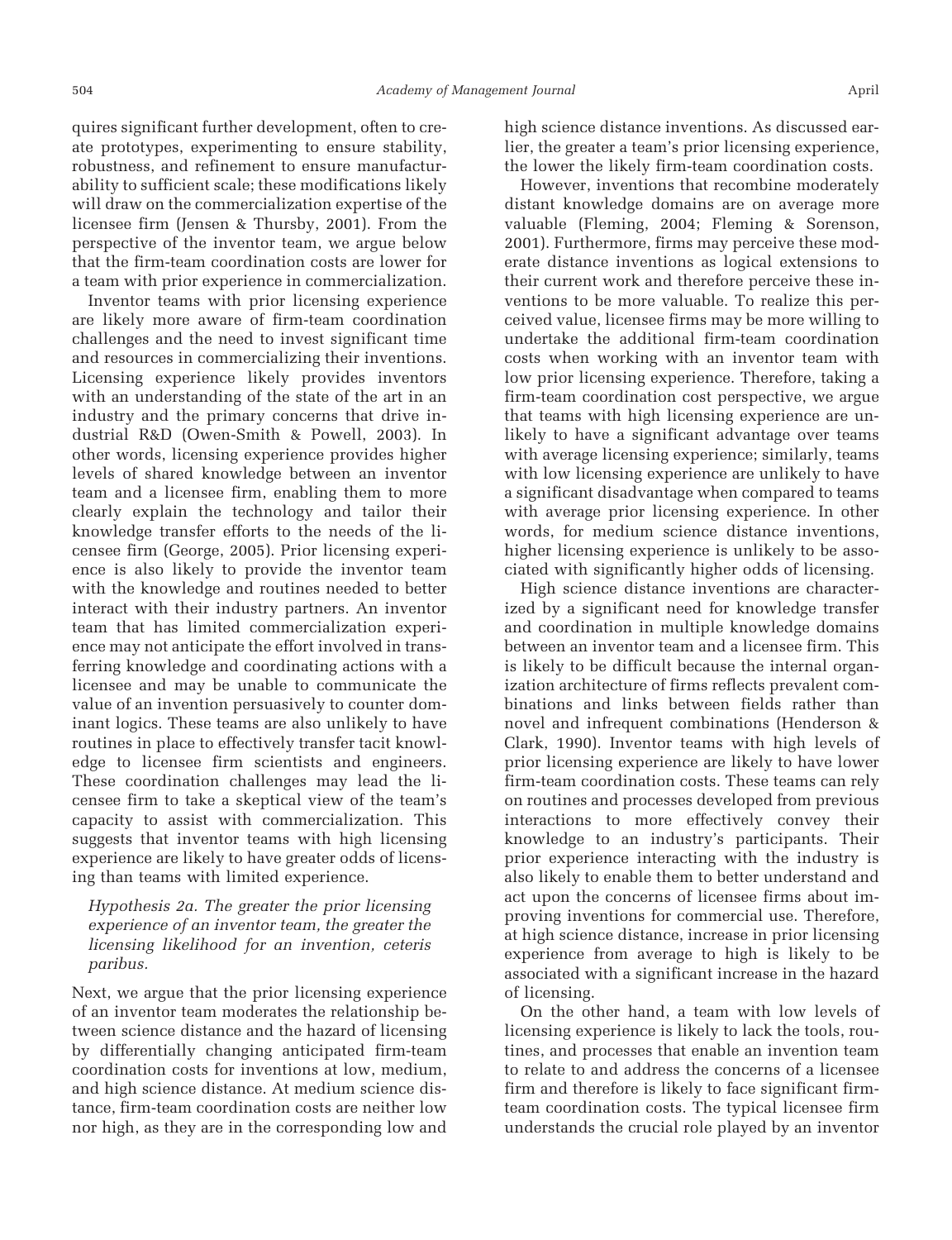team in transferring knowledge and developing an invention, and it therefore, may look for a positive track record among the inventors for licensing (Mowery & Rosenberg, 1998). Therefore, the licensing likelihood for an invention at high science distance is likely to significantly decrease as licensing experience decreases from mean to low.

Firm-team coordination costs for low science distance inventions, though lower than at medium and high science distance, are still likely to be challenging because academic inventions typically lead industrial research by a significant margin. Since low science distance inventions are on average incremental improvements that have lower value than moderate science distance inventions, licensee firms are likely to license only those inventions that they believe can be commercialized with very little additional cost. Since teams with high prior licensing experience have low firm-team coordination costs, their low science distance inventions are likely to have a higher hazard of licensing when compared with the inventions of teams with average experience. Similarly, since teams with low prior licensing experience on average have high firm-team coordination costs, their low science distance inventions are likely to have a lower hazard of licensing than those of teams with average experience. Putting the above arguments together:

*Hypothesis 2b. Prior licensing experience moderates the curvilinear relationship between inventor science distance and licensing likelihood: the inverted U-shaped pattern is amplified when experience is low and neutralized when experience is high.*

# **Prior Collaboration Experience and Within-Team Coordination Costs**

Within-team coordination costs arise from the need for members of an inventor team to jointly work to further develop their inventions for successful commercialization. Commercialization requirements impose significant coordination needs on inventors to configure subsystems for prototypes and achieving efficient scale (Jensen & Thursby, 2001). These concerns may differ from typical early stage invention concerns such as demonstrating proof of concept. For example, in drugs research and development, early concerns as to the efficacy of the active ingredient in a medicine are supplanted later on by concerns about finding formulations that help the body absorb the medicine with few side effects (Henderson & Cockburn, 1996). Therefore, even teams that have worked together in developing a focal invention need to invest in significant learning to solve these commercialization problems; this gives rise to within-team coordination costs (Hoang & Rothaermel, 2005).

Coordination problems that arise when specialists from different disciplines work together have been studied by scholars in diverse streams of research, including organization theory, social psychology, and sociology. Lawrence and Lorsch (1967) argued that organizations need to straddle the differentiation-integration trade-off and proposed that mechanisms such as cross-functional training and experience working in multifunctional teams can help resolve the most difficult coordination problems. In our context, studies of coordination problems that arise when multiple specialists work together in scientific labs have shown that these teams incur significant coordination problems that are mitigated by specialists' working together and developing degrees of shared knowledge (Knorr-Cetina, 1999).

Social psychologists have also extensively studied this issue, comparing the information gains from diversity, especially functional diversity, and the concomitant process losses that arise from the difficulty diverse individuals have in working together (Van Knippenberg & Schippers, 2007). In our setting, within-team coordination requires that scientists relate to each other's needs and requirements and understand the trade-offs they have to make and the consequences of such trade-offs. These inventors need to develop shared knowledge regarding the challenges in further development, decide on future directions for development, and agree on a division of labor based on who is best equipped to solve specific challenges. They may need to understand specific tools and methods proposed by members and dovetail their own effort to match those of their colleagues, all of which increase within-team coordination costs (Cronin & Weingart, 2007; Heath & Staudenmayer, 2000).

Prior collaboration experience alleviates withinteam coordination costs by enabling participants to generate shared mental models (Klimoski & Mohammed, 1994; Mohammed & Dumville, 2001). Prior experience increases both aspects of shared mental models—that is, it provides both a shared representation of a task, called a task mental model, and shared understanding of the distribution of expertise in a team, called a team mental model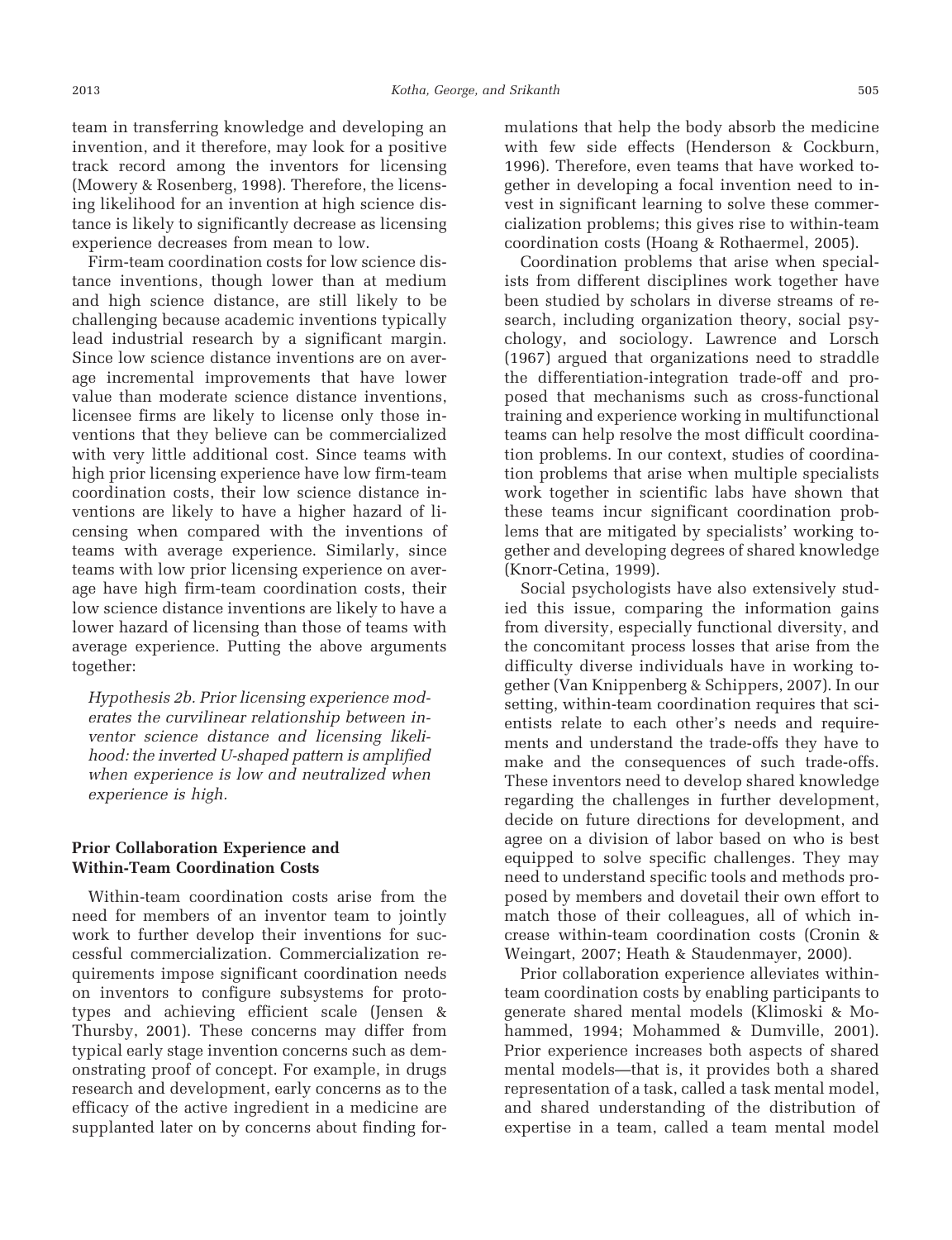or transactive memory system (Liang et al., 1995; Mathieu, Heffner, Goodwin, Salas, & Cannon-Bowers, 2000). Recent work has suggested that coordination utility of a transactive memory system is not limited to the task on which it was obtained but is transferrable to distinct but related tasks (Lewis, Belliveau, Herndon, & Keller, 2007; Lewis, Lange, & Gillis, 2005). Collaboration experience also allows a team to develop a shared language and routines that facilitate coordinating future work. Finally, teams with prior collaboration experience also share tacit knowledge on tools and techniques, and their uses and constraints, thus enabling inventors with prior collaboration experience to substantially reduce intrateam coordination costs.

Our theoretical concern is the reduction in coordination costs that accompanies an increase in mutual knowledge among interdependent individuals. Our specific argument is that when more members of an inventor team have worked together before, the greater the development among them of shared mental models, shared language, and shared routines for achieving coordination. The density of prior collaborative ties among an inventor team captures our core theoretical construct. In contrast, most prior work on the effects of prior experience has measured intensity of prior collaboration. Intensity of collaboration measures the number of prior interactions, but this need not be an accurate indicator of increase in mutual knowledge in a team. For example, in a five-member team, if two members have worked together ten times before, and none of the others have worked together, these two members are the only ones who likely have common ground. In contrast, if all five team members have worked together before, but only twice for each dyad, this team's prior experience count is still 10; however, a team with the latter experience pattern is likely to have much greater common ground that enables them to reduce coordination costs more effectively. In other words, we expect that the density of prior collaborations among a inventor team leads to increase in common ground and a corresponding decrease in coordination costs, even if we control for the intensity of prior experience. Drawing on the arguments above, we hypothesize:

*Hypothesis 3a. The greater the prior collaboration experience within an inventor team, the greater the licensing likelihood for an invention, ceteris paribus.*

Next, we posit that collaboration experience moderates the relationship between science distance and licensing by differentially changing anticipated within-team coordination costs for inventions at low, medium, and high science distance. Parallel to our arguments for licensing experience, first take the case of a moderate-science-distance invention for which prior collaboration experience increases from average to high. At moderate science distance, within-team coordination costs are significant, but manageable. Inventors are likely to share some common ground regarding underlying knowledge domains and may be able to build on this preexisting knowledge to modify their invention for commercialization. This is especially likely to be true if the inventors have some level of prior collaboration experience. Teams with low prior collaboration experience undoubtedly face higher within-team coordination costs than teams with high experience. However, inventions that recombine moderately distant knowledge domains are on average more valuable (Fleming & Sorenson, 2001) and, as argued above, are also likely to be perceived to be more valuable. Given this high value estimation, firms may be willing to incur the additional coordination costs associated with commercializing an invention from a team with low experience. Since the knowledge domains are marginally distant, licensee firms may also believe that these additional costs may be low. Therefore, taking a coordination costs perspective, we argue that teams at moderate science distance, with high collaboration experience, are unlikely to have a large advantage over teams with average experience; and also, teams with low collaboration experience are unlikely to have a significant disadvantage.

At high science distance, within-team coordination costs are likely to be extremely high (Makri et al., 2010; Schilling & Phelps, 2007; Siegel et al., 2003). Unlike the moderate-distance case, the highdistance case is likely to involve very little common ground between scientists from very different disciplines (Cronin & Weingart, 2007; Dougherty, 1992). It is likely to be quite difficult for inventors to understand the nuances of sciences with very little overlap and build on them substantially to create new knowledge (Heath & Staudenmayer, 2000; Huber & Lewis, 2010). As argued above, teams with high level of collaboration experience are likely to have developed requisite common ground among all experts, reducing anticipated within-team coordination costs. Therefore, at high science distance, increasing collaboration experi-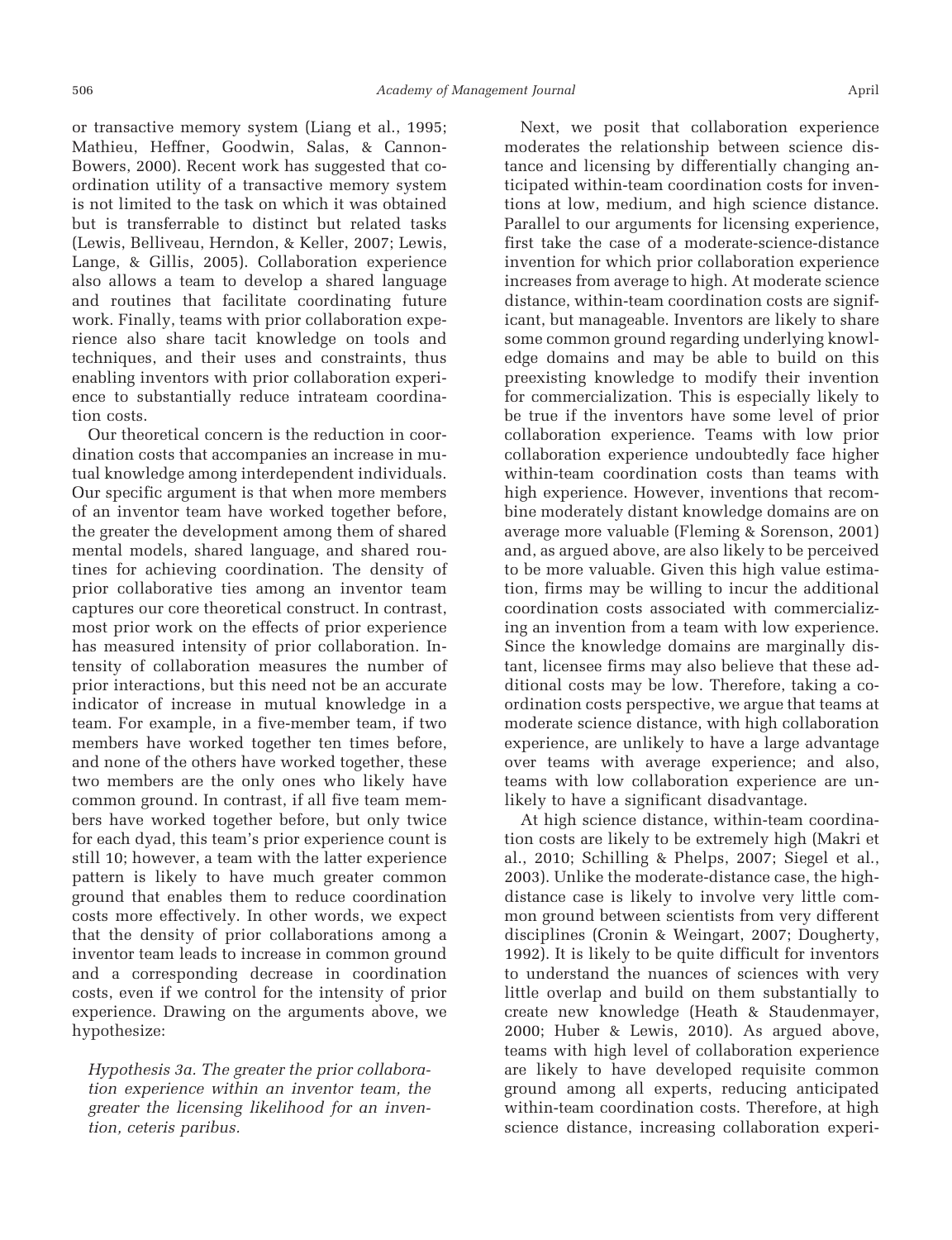ence from average to high is likely to have significant positive impact on the hazard of licensing. Conversely, decreasing collaboration experience from average to low is likely to exacerbate withinteam coordination costs. Therefore, at high science distance, decreasing collaboration experience from average to low is likely to be associated with a lower hazard of licensing.

When an invention has low science distance, teams with high collaboration experience are, for similar coordination cost reasons, likely to be very efficient in working together in further developing it. Because low science distance inventions, on average, have lower value than moderate science distance inventions, licensee firms are likely to license only those inventions that they believe can be commercialized with little additional cost. Therefore, for low–science-distance inventions, teams with high collaboration experience are likely to have a higher hazard of licensing than teams with average levels of experience.

Similarly, given an invention at low science distance, even though inventors are fairly familiar with each other's knowledge domains, they still need to invest considerable time and effort in further developing the invention for successful commercialization (Jensen & Thursby, 2001). Inventors with no prior experience are unlikely to have developed shared routines and have limited knowledge of each other's skills, expertise, and idiosyncratic preferences, likely resulting in increased costs of further collaboration. Given that inventions at low science distance, on average, have lower value than inventions at moderate science distance (Fleming & Sorenson, 2001), and that academic inventors have competing demands on their time (Mowery et al., 2004), a licensee firm may believe that an inventor team will not invest the requisite effort in collaboration to further develop an invention for commercialization. Therefore, reducing collaboration experience from average to low is likely to reduce the licensing hazard for low science distance inventions. Given the above arguments, we predict that:

*Hypothesis 3b. Prior collaboration experience moderates the curvilinear relationship between inventor science distance and licensing likelihood: The inverted U-shaped pattern is amplified when collaboration experience is low and neutralized when collaboration experience is high.*

## **METHODS**

The research site for testing our hypotheses was the technology transfer office (TTO) of a large US university. Established in 1925, this TTO receives over \$50 million in licensing and other annual income. The members in our research team visited the TTO frequently and conducted extensive interviews with managers from the four major functional areas: intellectual property, licensing, legal, and general administration. Almost all university employees disclose their inventions to the TTO. The intellectual property right managers (IPMs) liaise with the inventors and educate them on the need for, and the process of disclosure. This TTO prides itself in its outreach efforts to achieve comprehensive disclosures, even of risky inventions. When a disclosure is made, the TTO records the names of all the inventors, and the principal investigator is typically assigned the role of the first inventor. The IPMs then interview the inventors and write a report that evaluates the commercial potential of the invention. A decision about pursuing patent protection and commercialization is taken on the basis of this disclosure report at a monthly review meeting. The TTO records all disclosures and decisions including whether to patent, how widely to patent, and whether to seek licensing without patent protection. By documenting archived paper records and computerized databases, we constructed this data set and gathered additional data as described next.

## **Sample**

The data for this study, collected in 2006 and 2007, include disclosures made to this university TTO between 1981 and 2006. We started at 1981 to reflect a dramatic change in institutional environment with the passing of the Bayh-Dole Act. This act enabled university faculty to benefit from the intellectual property (IP) created by governmentsponsored research and obliged universities to ensure that such output be transferred as goods and services back into the economy. Although we record all disclosures from 1981 onward, we include all relevant information regarding inventors and TTO, such as experience, since 1960. From 1981 to 2006, inventors in teams of two or more disclosed 3,776 unique inventions to the TTO. Of the 3,776 disclosures, 755 (20%) were licensed; of these, 431 inventions were licensed once, and the rest were licensed multiple times. Of these 3,776 disclosures,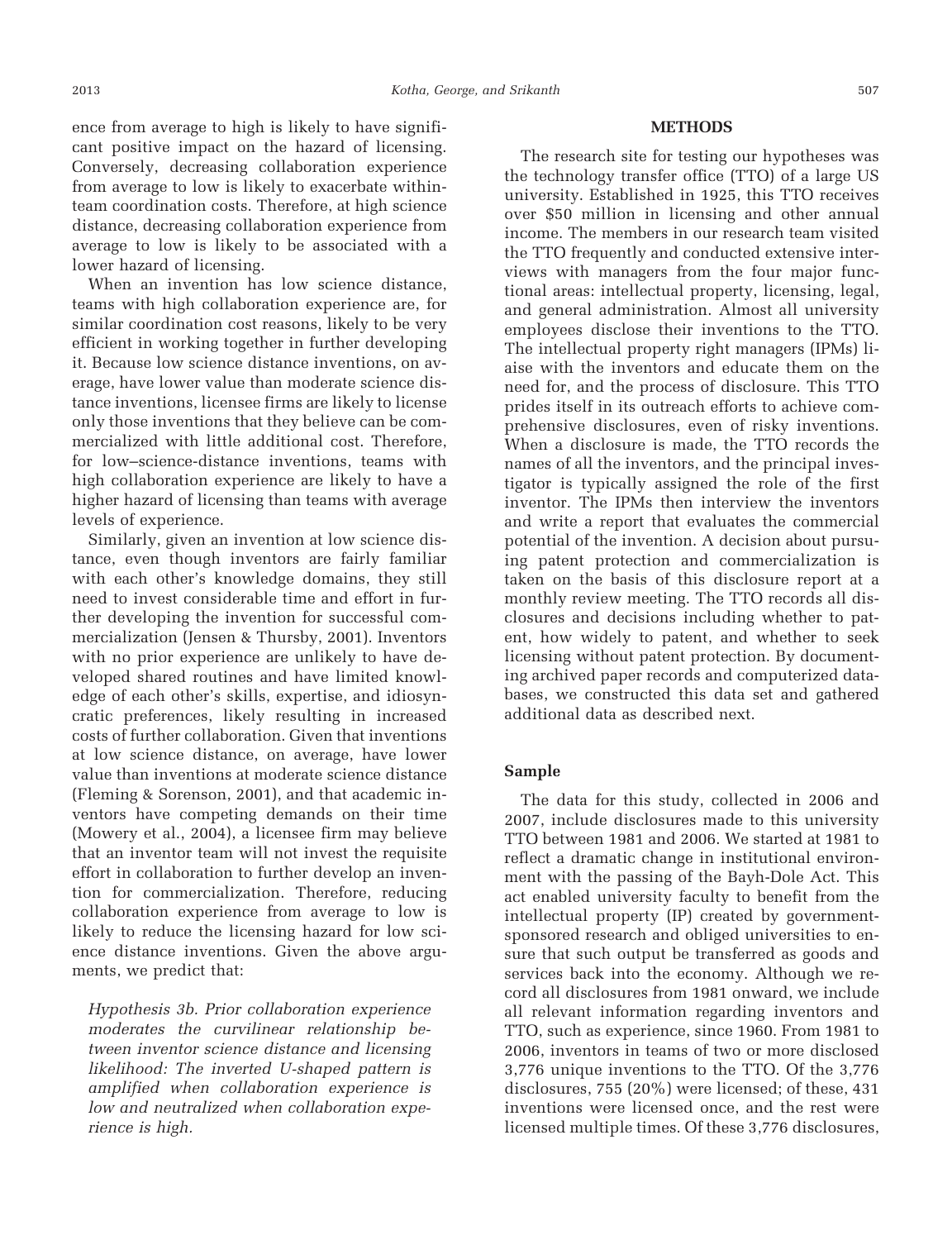874 were patented, 339 (or 38%) of which were licensed. Of the remaining 2,902 disclosures that were not patented, 416 (14%) were licensed.

#### **Estimation Strategy and Dependent Variable**

To estimate the impact of inventor characteristics on technology licensing, we used an event history methodology. For all disclosures, we collected disclosure date and licensing dates. About 80 percent of all disclosures were not licensed at the end of the study period. Since survival models control for right censoring, they were the most appropriate model to use in this study. They also control for multiple failure events, which was important for our estimation, since in our data 43 percent of licensed disclosures were licensed multiple times. Our dependent variable is the licensing odds for a given invention.

The estimation strategy was based on the steps recommended by Cleves, Gould, Gutierrez, and Marchenko (2010) and Kleinbaum and Klein (2012). First we focused on the underlying theoretical rationale—that is, the drivers of the distributional form of licensing hazard. An invention disclosed to the TTO is unlikely to be licensed instantly; hence with time the hazard of licensing may increase. In our data, the average licensing time is about 7.8 years, and the modal licensing time is 4 years. However, after a given time, inventions that have not been licensed have a lower hazard of licensing. We checked to see if the underlying distribution of licensing hazard was indeed initially increasing and then decreasing, and we found this to be the case. This distributional form meant we had to use parametric estimations that fit nonmonotonic hazard functions. We used a log-logistic model to estimate the survival odds that best fit this hazard function. We conducted tests to see if the log-logistic form was appropriate and found this to be the case. Survival odds are the inverse of licensing odds that we use to state our hypothesis and are similar in theory and interpretation to (the inverse of) the hazard of licensing (Kleinbaum & Klein, 2012). That is, coefficients that are negative and significant imply that an increase in the independent variable leads to an increased hazard of licensing. We tested to see whether our results were sensitive to the specific parametric assumption and found that they were robust to multiple distributional specifications and also to nonparametric estimations.

## **Explanatory Variables**

*Science distance.* Our theory suggests that the more distant the knowledge domains that are combined in an invention, the more difficult it is to license that invention. We captured the breadth of knowledge domains that are combined by considering how many different specialists contributed to an invention. We assigned its inventors to specializations on the basis of the schools and departments in which these scientists were employed.<sup>2</sup> A simple construction of science distance is to code an invention as "proximate" if its inventors are employed in the same department/school, and as "distant" if they are employed in different schools. This simplicity may overstate science distance; for example, it masks the fact that scientists in biology and medicine may share a larger overlap in mutual knowledge than scientists in physics and biology. Therefore, we replaced the coarse category classification with a fine-grained measure of distance between sciences based on the prevalence of cross-disciplinary research between any given pair of sciences.

Sociology of science has long focused on studying the relationship between sciences. One tool often used for this purpose is citation analysis. The more field A draws from field B, the lower the knowledge distance between fields A and B. To map the knowledge distances between sciences, we followed Leydesdorff and Rafols (2009). To understand cross-disciplinary citation patterns, they first classified 6,164 journals into 172 subject categories used by the Institute of Science Information (ISI).<sup>3</sup>

their work as being in a particular category.<br><sup>3</sup> Interdisciplinary journals complicate the story, as they are hard to assign to a unique science category. Scholars have followed one of two approaches: either

<sup>2</sup> Recent work to capture the knowledge distance between scientists has focused on the patent subcategories in which their discoveries are classified (Fleming & Sorenson, 2001; Tzabbar, 2009), the intuition being that if two scientists file in the same category, their knowledge bases overlap. The distance between the categories is measured using the citation proportion between all patents in one subcategory with the other patent subcategory. We do not use the patent-based measure but rely on the intuition behind these measures. The reasons we do not use the patent-based measure are (i) about 77 percent of the inventions in our data are not patent protected and (ii) recent evidence (Alcácer & Gittelman, 2004) suggests that assignment of a patent to subclasses is done by patent appraisers, and the inventors may not see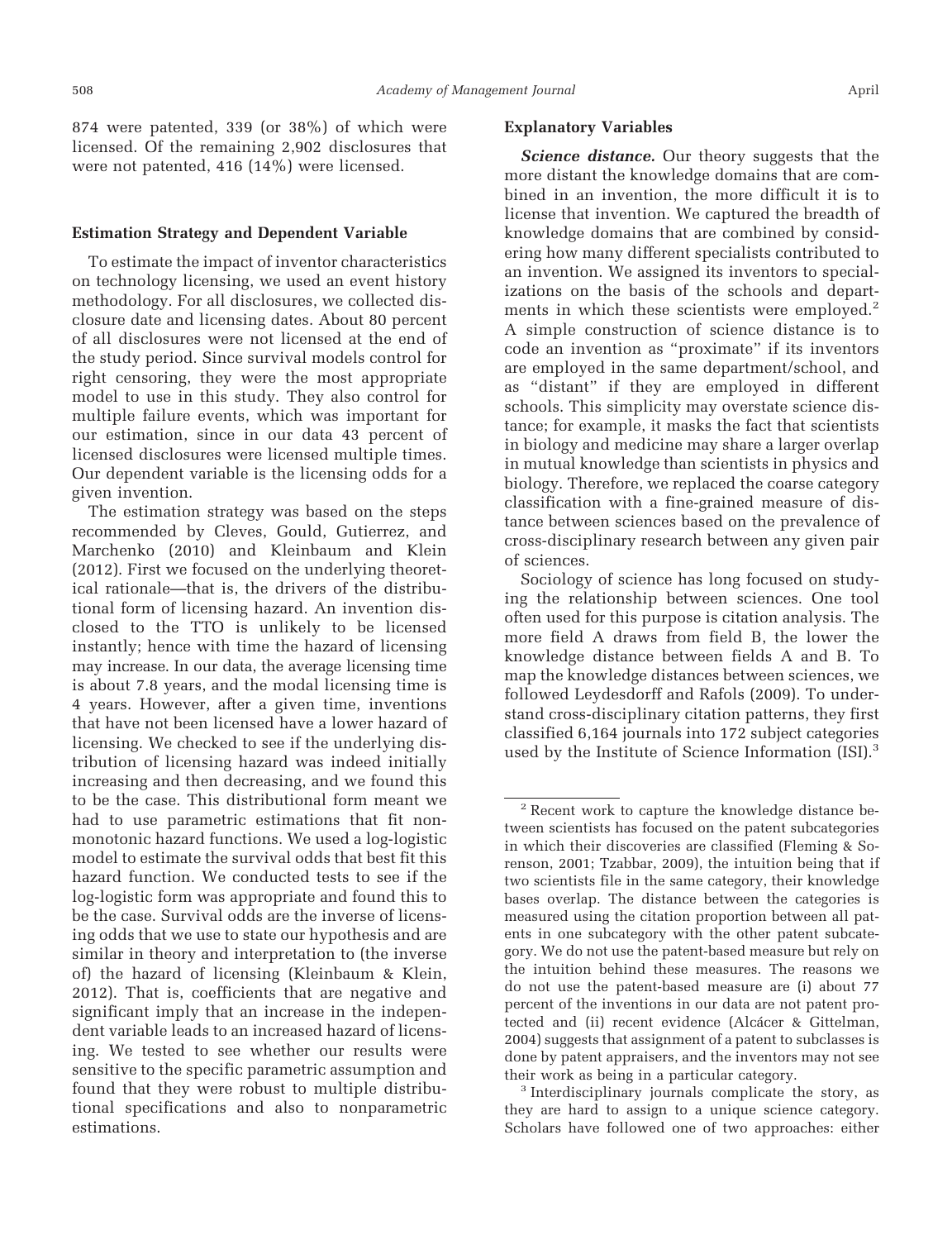They did not conduct this analysis at the journal level because the matrix was sparse; out of the nearly 38 million possible dyads  $(6,164 \times 6,164)$ , only 3 percent had values greater than zero. The authors used the 172 subject categories listed by ISI in  $2006<sup>4</sup>$  as the starting unit of analysis. Journals are assigned to a subject category by ISI staff based on a list of factors that include the journal's coverage and main audience. The average number of journals per category is 56.3, and the range by category varies from a low of 5 to a high of 262. Even with the reduced set of 172 subject categories, the revised matrix of citation patterns between the 172  $\times$ 172 categories results in nearly 30,000 cells, most of which are zero. The authors collapsed the 172 subject categories into 14 broad categories via cluster analysis and recommended that analysis of the citation pattern between the 172 subject categories identified by ISI and the 14 broad categories yielded the best results for measuring knowledge distance between sciences.

The values in the cells in this  $172\times14$  matrix range from 0 (which indicates no citations between journals in category *i* to the journals in category *j*) to a high of .91 (which indicates that 90 percent of the citations in category *i* are to journals in category *j*). We calculated science distance as one minus the proximity value calculated using the science proximity matrix described above, so that high values indicate high science distance representing limited cross-citation between two fields.

To use this scientific distance matrix, we had two graduate students with engineering or science undergraduate degrees classify all inventors in our database into the 172 scientific specializations, using the department and school in which each inventor worked. In the few cases in which the coders disagreed, we consulted experts to resolve the difference. We measured science distance at the level of inventor team. We aggregated the dyadic distance of every pair of inventors and averaged it across all dyads to get a team-level measure of science distance. Science distance is bounded by 0 and 1, with 0 indicating that all inventors are in domains with high knowledge overlap and 1 indicating little overlap between inventors' knowledge domains. In our sample, the average science distance for a team is 0.3, with a standard deviation of 0.4.

*Prior licensing experience.* Prior licensing experience for a team was measured as the total number of prior licenses held by its members from 1960 until the time of licensing or censoring, as appropriate, divided by team size. The variable has a mean of 14.5 licenses and standard deviation of 27.9. An alternative measure of prior licensing experience, the cumulative count of the licensing experience of all inventors in a team without standardizing, yielded the same results in our estimations.

*Prior collaboration experience.* Inventors with large stocks of common ground are more able to coordinate with each other in further improving an invention. We used prior joint work experience as a proxy for preexisting stocks of common ground that can be leveraged in this coordination situation. For good intrateam coordination, it is best if all the members of a team have adequate shared knowledge in the form of a common language, rules and routines, and common understanding of decision premises. For this purpose, we were interested in the completeness of shared experience (Latour, 1986) rather than in a simple count of prior shared experience, as we argued in the hypothesis development section. We measured prior collaboration experience as the proportion of dyads in an inventor team with prior collaboration experience. Specifically, we counted the dyads who had worked together prior to licensing date or censoring date (as appropriate) and divided this count by the total possible number of dyads in an inventor team. This variable ranges from 0 to 1, where 0 implies no inventors have worked together before and 1 implies that all the inventors have worked together before. Its mean is 0.6 and its standard deviation is 0.4.

## **Control Variables**

Following prior research, we constructed a host of control variables derived from the patents that

ignore interdisciplinary journals altogether and concentrate on the top few journals in each science or include the interdisciplinary journals in only one science

category. <sup>4</sup> We use a static measure of science distance instead of a truly time-varying measure from 1981 through 2006. ISI has published data classifying journals into subject categories only since 1997; therefore it is empirically difficult to obtain this information before 2006. However, Rafols, Porter, and Leydesdorff (2010) suggested that at higher levels of aggregation such as ours, science distance measures are very robust. Also, since we used data from the end of our sample period in 2006, we are more likely to understate than overstate science distance. This is more likely to downward bias our coefficients and work against our finding any results in support of our hypotheses.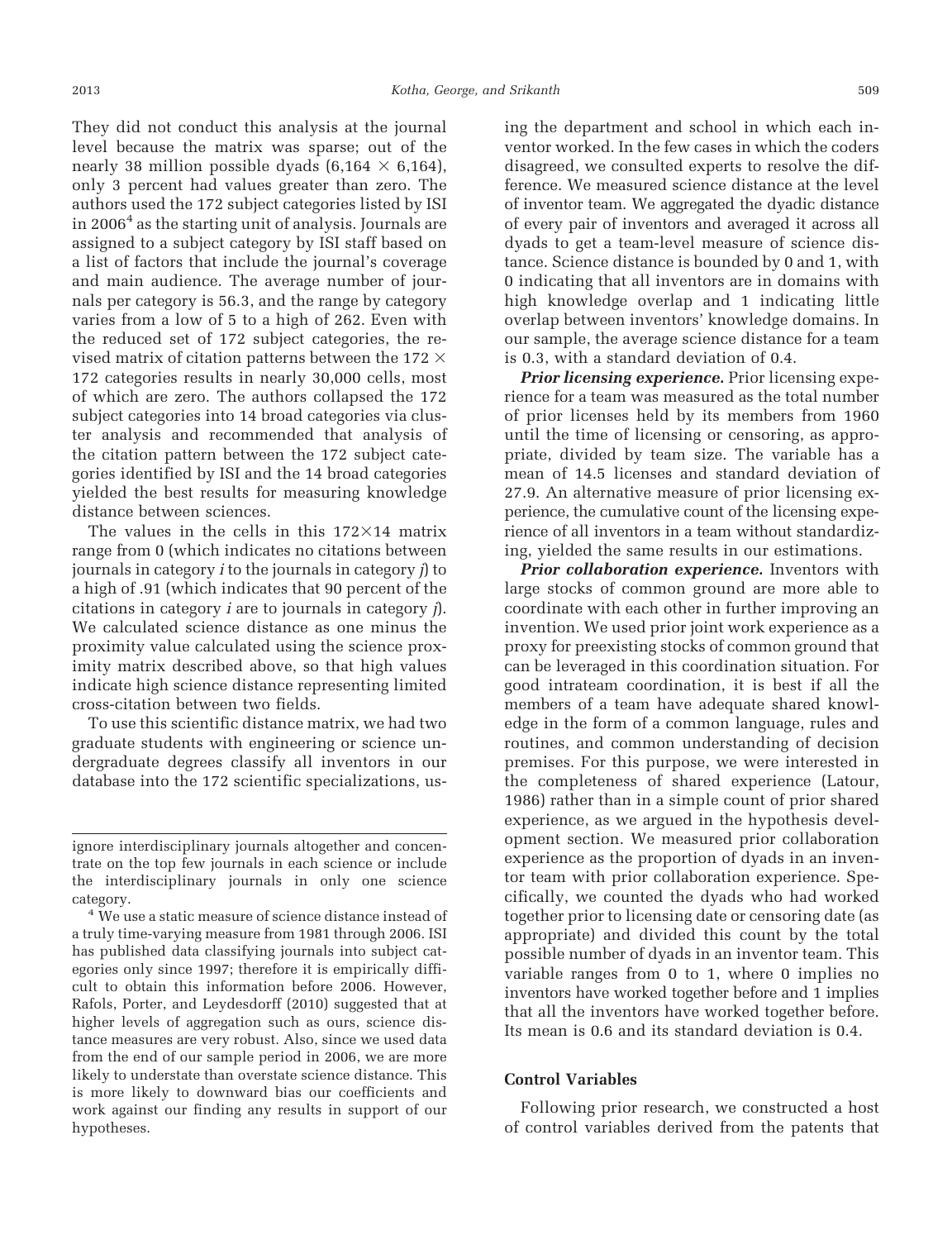underlay the inventions (Elfenbien, 2007; Shane, 2002). We also used a number of non-patent-based measures for all the inventions, including whether each focal invention was patented. For inventions that were not patented, we set the control variables derived from patents to be zero. We also used an alternative approach to derive the mean value for these variables based on observed values of all other variables used in the estimation. The results for the theory variables are similar under both these approaches.

*Quality of invention.* To understand why some disclosures are licensed, we needed to control for the quality of each studied invention. Ziedonis (2007) suggested that the number of citations received by a patent is a good indicator of economic potential. We counted the total citations a patent had received, excluding self-citations, up to 2007.

*Stage of development of invention.* Most university disclosures are at an early stage in the technology commercialization cycle and include no commercial prototype or field data (Thursby & Thursby, 2002). Ziedonis (2007) used the number of other patents that a focal patent cited as a measure of whether the patent was radical or was built on existing technologies and further along the commercialization cycle. Similarly, we counted the number of backward citations of a focal patent as a measure of its stage of development.

*Inventor academic prestige.* Elfenbein (2007) reported that inventors' academic prestige was positively linked to licensing outcomes. To control for the quality of inventors, we collected data on the academic publications of the members of each inventor team.

*Government-funded intellectual property.* We used an indicator variable to determine whether intellectual property (IP) associated with or constituting a sampled invention was funded by a government agency. Government-sponsored scientific projects may likely push the frontiers of science, which may have a material effect on licensing hazard.

*Privately funded intellectual property.* We used an indicator variable to determine whether the IP for an invention was funded by a private organization. Funded projects are likely to be of greater commercial interest to a sponsoring firm and, hence, are likely to get licensed sooner.

*Intellectual property not protected.* Given that our sample includes nonpatented intellectual property such as biological materials, tools, and software that can also be licensed, we used a binary variable  $(1 - "not$  patented") to control for the absence of patent protection at the time of licensing.

*Collaboration intensity.* In our theory development, we argued that completeness of prior joint work experience among a team's members is important for achieving coordinated outcomes. We also controlled for prior collaboration intensity among team members, measured as the average of the count of the number of prior collaborations between each dyad in a team until the time of licensing or censoring.

*TTO capabilities.* A TTO's degree of experience licensing different technologies may impact the likelihood of licensing for a given invention. We controlled for TTO capabilities by counting the number of prior inventions a TTO had handled in the technological domain of the focal invention.

*Year effects and time since sample start date.* We included a year indicator variable to control for unobserved year fixed effects. In addition, we added a control for the number of days since January 1, 1981, and a disclosure date. This variable captures any time trends that may lead to changes in the dependent variable. Furthermore, this variable accounts for the possibility that disclosures in recent periods may be treated differently from the disclosures in prior periods. Omitting the time since start of sample variable did not change the results for the theory variables.

#### **RESULTS**

We report descriptive statistics and the correlations between variables in Table 1. All correlations above .02 are significant at the .05 level. In Table 2, we report the results of survival models with robust standard errors, clustered for multiple disclosures by the same inventor team. The dependent variable is the survival odds of an invention—that is, the odds that an invention survives in the observation period without a licensing event. Consequently, positive values of the coefficient imply a negative relationship between the variable and licensing hazard. In model 1, we report the baseline model containing only the control variables. In model 2, we included the main effects of theory variables: science distance, science distance squared, prior licensing experience, and prior collaboration experience. In model 3, we add the moderations between science distance and the experience variables.

Hypothesis 1 predicts a curvilinear relationship between science distance and survival odds that is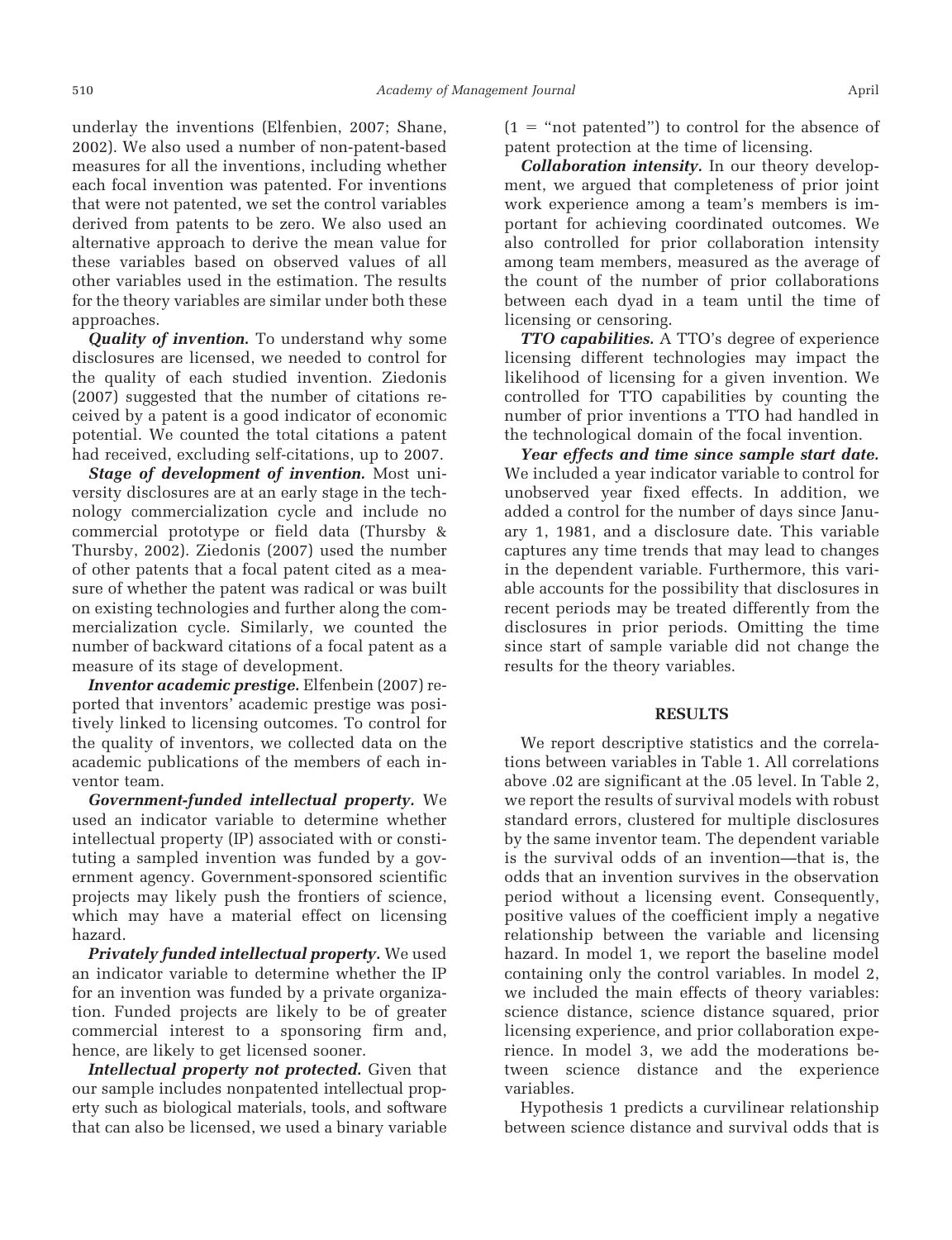| <b>Variables</b>                       | Mean s.d. |      |               | $\mathbf{2}$      | 3           | 4            | 5            | 6      | 7                 | 8                    | 9                  | 10     | 11     | 12                  | 13 |
|----------------------------------------|-----------|------|---------------|-------------------|-------------|--------------|--------------|--------|-------------------|----------------------|--------------------|--------|--------|---------------------|----|
| 1. Time (years)                        | 8.0       | 5.4  |               |                   |             |              |              |        |                   |                      |                    |        |        |                     |    |
| 2. Government funded                   | 0.2       | 0.4  | $-.07$        |                   |             |              |              |        |                   |                      |                    |        |        |                     |    |
| 3. Privately funded                    | 0.6       | 0.5  | $-.08$ $-.51$ |                   |             |              |              |        |                   |                      |                    |        |        |                     |    |
| 4. Quality of invention                | 4.7       | 12.5 | .04           | .05               | $-.06$      |              |              |        |                   |                      |                    |        |        |                     |    |
| 5. Stage of development                | 1.9       | 5.3  | $-.01$        | .03               | .01         | .48          |              |        |                   |                      |                    |        |        |                     |    |
| 6. Inventor academic prestige          | 6.7       | 1.7  | $-.15$        | $-.05$            | .03         | $-.04$       | .00.         |        |                   |                      |                    |        |        |                     |    |
| 7. Intellectual property not protected | 0.7       | 0.5  | $-.06$        | .00.              | .00.        |              | $-.58 - .56$ | $-.04$ |                   |                      |                    |        |        |                     |    |
| 8. Time from start                     | 8.6       | 5.9  | $-.62$        | .09               | $.13 -$     | $-.34 - .12$ |              | .03    | .33               |                      |                    |        |        |                     |    |
| 9. TTO capabilities                    | 6.3       | 1.6  | $-.41$        | $.02\,$           | .15         | $-.14$       | $-.01$       | .33    | .06               | .45                  |                    |        |        |                     |    |
| 10. Collaboration intensity            | 1.2       | 1.5  | .16           | $-.01$            | $-.15$      | .25          | .09          | .32    |                   | $-.25$ $-.55$ $-.02$ |                    |        |        |                     |    |
| 11. Science distance                   | 0.3       | 0.4  | .18           |                   | $.04 - .12$ | .09          | $-.02$       | $-.12$ | .01               |                      | $-.18 - .24 - .07$ |        |        |                     |    |
| 12. Science distance squared           | 0.2       | 0.4  | .17           | .05               | $-.10$      | .08          | $-.02$       | $-.17$ | .03               | $-.12$               | $-.25$             | $-.13$ | .96    |                     |    |
| 13. Licensing experience               | 14.5      | 27.9 | .05           | $-.02$            | $-.08$      | .06          | .05          | .55    | $-.15$            | $-.36$               | .11                | .61    | $-.06$ | $-.11$              |    |
| 14. Prior collaboration experience     | 0.6       | 0.4  |               | $.05 - .06 - .02$ |             | .15          | .11          |        | $.28 - .18 - .22$ |                      | .09                | .51    |        | $-.12$ $-.13$ $.34$ |    |

**TABLE 1 Descriptive Statistics and Correlations of the Variables in the Studya**

 $n = 3,776$  disclosures.

such that moderate distance inventions should have the lowest survival odds. In line with this prediction, in model 2 the main effect for science distance is negative and significant ( $\beta$  =  $-$ 1.54,  $p$   $<$ .05) and the squared term is positive and significant ( $\beta$  = 1.86,  $p < .01$ ). To test if moderate distance inventions have the lowest survival odds, we plotted the estimated licensing odds across the observed range of science distance in our sample. See Figure 1 for this plot. Note that the model predicts survival odds; we calculated the licensing odds as one minus predicted survival odds. As hypothesized, we find that moderate distance inventions have the highest licensing odds. The highest value licensing odds reaches is 0.30 when science distance is 0.42. Whereas when science distance is at the mean minus one standard deviation, the licensing odds are 0.23; and when science distance is at the mean plus one standard deviation, the licensing odds are 0.26. Hypothesis 1 is supported. Hypothesis 2a predicts that licensing odds will be higher as licensing experience increases. In model 2, there is a negative and significant relationship between licensing experience and survival odds ( $\beta$  =  $-0.009$ ,  $p < .01$ ), supporting our prediction in Hypothesis 2a. Hypothesis 3a predicts a positive relationship between prior collaboration experience and licensing odds for an invention. The coefficient for prior collaboration experience  $(\beta = -0.0149)$ is not significant in model 2. Hypothesis 3a is not supported.

We tested the moderation effects using the results from model 3 in Table 1. Hypothesis 2b predicts positive moderation by licensing experience of the relationship between science distance and licensing odds that is such that the curvilinear relationship is neutralized as prior licensing experience increases. The interaction term between science distance and licensing experience is negative and significant ( $\beta$  = -0.081,  $p$  < .01), and the interaction term between science distance squared and licensing experience is positive and significant  $(\beta = 0.095, p < .01)$ . To facilitate interpretation, we plotted the licensing odds at different levels of science distance and different levels of licensing experience, as shown in Figure 2. We plotted these figures at the median time it takes to license an invention in our sample (approximately eight years).<sup>5</sup>

When prior experience is low (i.e., one standard deviation below mean prior licensing experience), the hazard of licensing an invention is 0.24, 0.40, and 0.23 at low, moderate, and high science distance, respectively. When prior experience is at the mean, the hazard of licensing an invention is 0.27, 0.50, and 0.28 at low, moderate, and high science distance, respectively. When prior experience is high (i.e., one standard deviation above the mean), the hazard of licensing and invention is 0.29, 0.69, and 0.29 at low, moderate, and high science distance, respectively (Figure 2). This suggests that curvilinearity is more pronounced as experience increases, contrary to Hypothesis 2b. Though not

<sup>5</sup> We checked for robustness using different years: 3, 5, 10, and 12 years, as well as at the mean (7.8 years) and mode (4 years). Our results are similar to those presented in the text.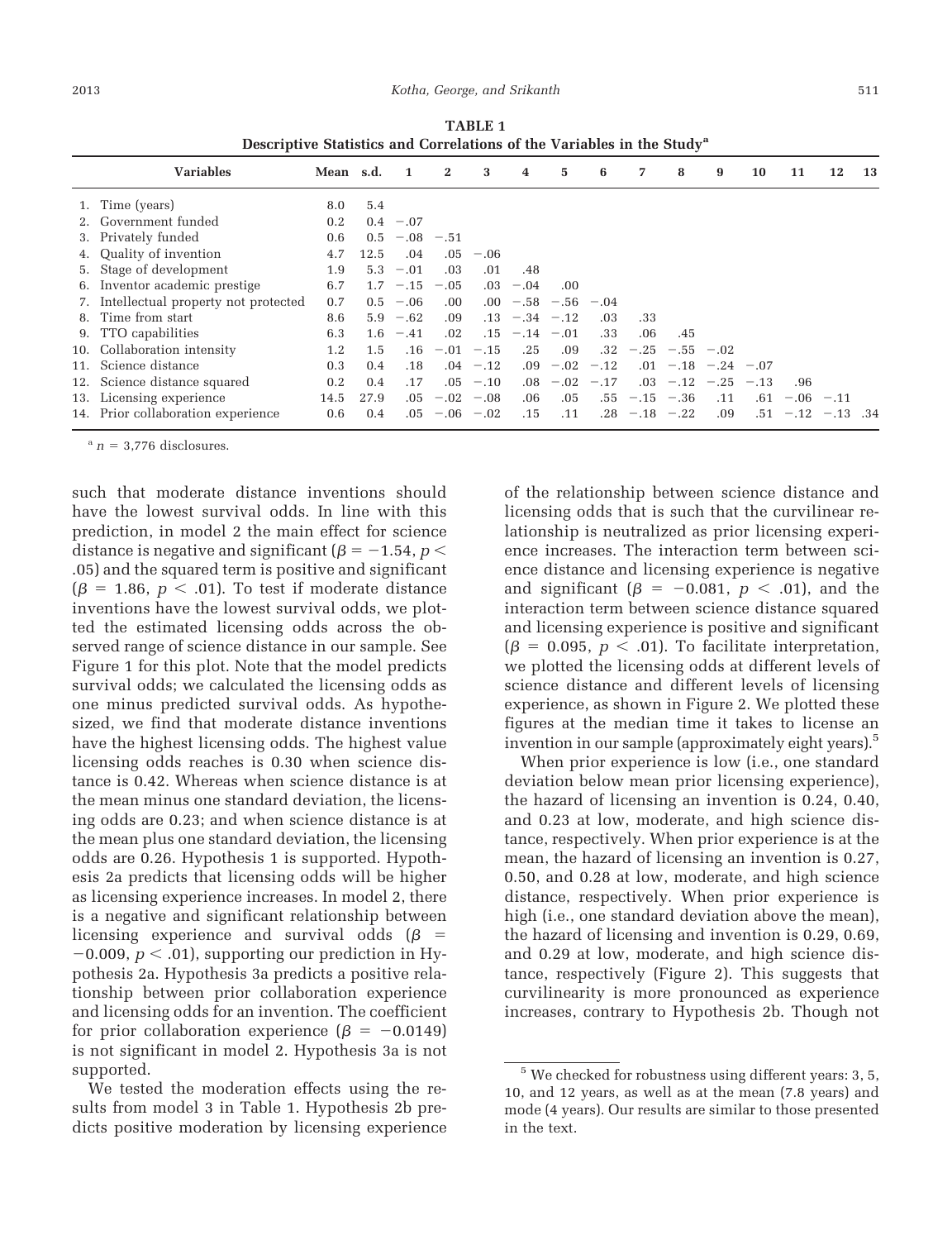|                                                 | $\mathbf{u}$ $\mathbf{v}$ |               |               |
|-------------------------------------------------|---------------------------|---------------|---------------|
| Dependent Variable: Survival Odds               | Model 1                   | Model 2       | Model 3       |
| Government funded                               | $-0.214$                  | $-0.252$      | $-0.227$      |
|                                                 | (0.169)                   | (0.169)       | (0.167)       |
| Privately funded                                | $-0.393**$                | $-0.408**$    | $-0.421**$    |
|                                                 | (0.144)                   | (0.143)       | (0.142)       |
| Quality of invention                            | $-0.0333**$               | $-0.0354**$   | $-0.0364**$   |
|                                                 | (0.005)                   | (0.005)       | (0.005)       |
| Stage of development                            | $0.0213*$                 | $0.0217*$     | $0.0221*$     |
|                                                 | (0.010)                   | (0.010)       | (0.010)       |
| Inventor academic prestige                      | $-0.0544$                 | 0.0420        | 0.0408        |
|                                                 | (0.038)                   | (0.044)       | (0.044)       |
| Intellectual property not protected             | $0.505**$                 | $0.471**$     | $0.499**$     |
|                                                 | (0.144)                   | (0.143)       | (0.141)       |
| Time from start                                 | $-0.000302**$             | $-0.000318**$ | $-0.000336**$ |
|                                                 | (0.000)                   | (0.000)       | (0.000)       |
| TTO capabilities                                | $-0.261**$                | $-0.214**$    | $-0.216**$    |
|                                                 | (0.049)                   | (0.047)       | (0.047)       |
| Collaboration intensity                         | $-0.269**$                | $-0.196**$    | $-0.181**$    |
|                                                 | (0.043)                   | (0.058)       | (0.057)       |
| Theory Variables                                |                           |               |               |
| Science distance                                |                           | $-1.542**$    | $-1.404*$     |
|                                                 |                           | (0.551)       | (0.555)       |
| Science distance squared                        |                           | $1.858**$     | $1.788**$     |
|                                                 |                           | (0.559)       | (0.560)       |
| Licensing experience                            |                           | $-0.00882**$  | $-0.00907**$  |
|                                                 |                           | (0.003)       | (0.003)       |
| Prior collaboration experience                  |                           | $-0.0149$     | 0.0501        |
|                                                 |                           | (0.170)       | (0.168)       |
| Licensing $\times$ science distance             |                           |               | $-0.0809**$   |
|                                                 |                           |               | (0.017)       |
| Licensing $\times$ science distance squared     |                           |               | $0.0950**$    |
|                                                 |                           |               | (0.017)       |
| Collaboration $\times$ science distance         |                           |               | $4.329**$     |
|                                                 |                           |               | (1.317)       |
| Collaboration $\times$ science distance squared |                           |               | $-4.497**$    |
|                                                 |                           |               | (1.336)       |
| Constant                                        | $8.866**$                 | $5.960**$     | $6.063**$     |
|                                                 | (1.001)                   | (0.854)       | (0.854)       |
| Year fixed effects                              | Yes                       | Yes           | Yes           |
|                                                 |                           |               |               |
| Chi-square                                      | 507.8                     | 546.8         | 545.6         |
| Log-likelihood                                  | $-4,374.3$                | $-4,336.0$    | $-4,297.1$    |
| Observations                                    | 5,010                     | 5,010         | 5,010         |
|                                                 |                           |               |               |

**TABLE 2 Predicting the Survival Odds of an Inventiona**

<sup>a</sup> Survival means an invention was not licensed in a given observation period. Hence negative and significant coefficients mean that the hazard of licensing increases with an increase in the explanatory variable.

 $*$   $p < .05$ 

 $** p < .01$ 

Robust clustered standard errors are in parentheses.

presented here, a plot of the entire data range shows that at extreme values of prior licensing experience, in line with our hypothesis, the relationship between science distance and hazard of licensing is essentially flat except at the ends, very low and very high science distance. However, within the two standard deviation range, Hypothesis 2b is not supported. Hypothesis 3b predicts that the curvilinear relationship between science distance and licensing hazard is more pronounced at low values of prior collaboration and is neutralized at high values of prior collaboration. We tested the moderation effects using the results from model 3 of Table 1. The interaction term between science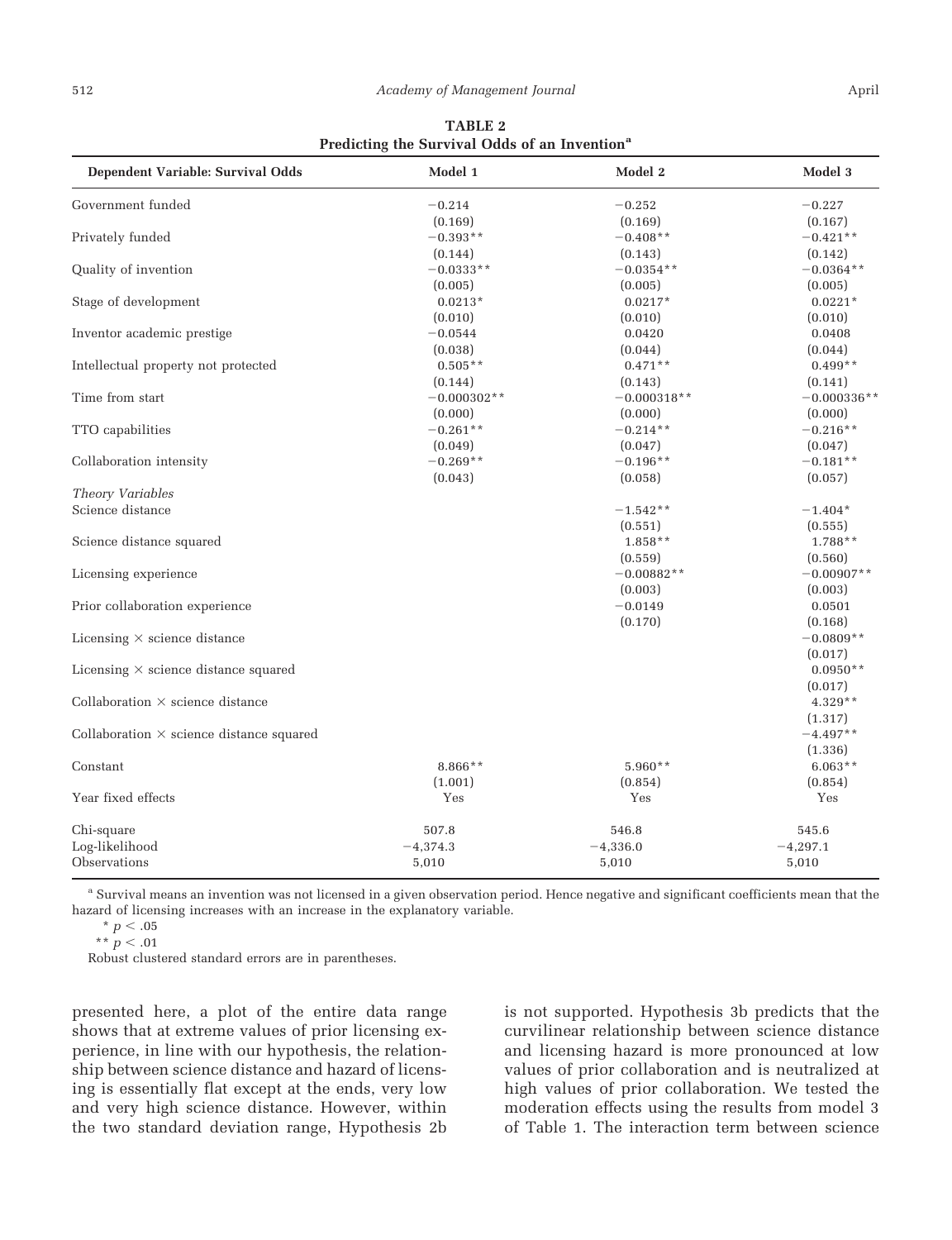**FIGURE 1 Hazard of Licensing at Different Levels of Science Distance**



distance and collaboration experience is positive and significant ( $\beta$  = 4.329,  $p$  < .01), and the interaction between science distance squared and licensing experience is negative and significant ( $\beta =$  $-4.497, p < .01$ ). To interpret the moderation hypotheses, we plotted Figure 3, which shows the relationship between science distance and licensing hazard at various levels of prior collaboration experience. When prior collaboration experience is at the mean, the hazard of licensing an invention is 0.29, 0.33, and 0.24 at low, moderate, and high science distance, respectively. When prior collaboration experience is low (mean  $-1$  s.d.), the value of the hazard of licensing and invention is 0.25, 0.34, and 0.20 at low, moderate, and mean science

distance, respectively. This suggests that the curvilinear relationship of science distance and licensing hazard is more curvilinear (inverted U-shaped) at low than at moderate distance, as per Hypothesis 3b. When prior collaboration is high (mean  $+1$ s.d.), the hazard of licensing an invention is 0.32, 0.30, and 0.28 at low, moderate, and high science distance, indicating that the curvilinear relationship is now flatter, supporting Hypothesis 3b.

## **Robustness Checks**

We conducted several robustness checks to test the sensitivity of our results to alternative specifications, different measures, and the influence of



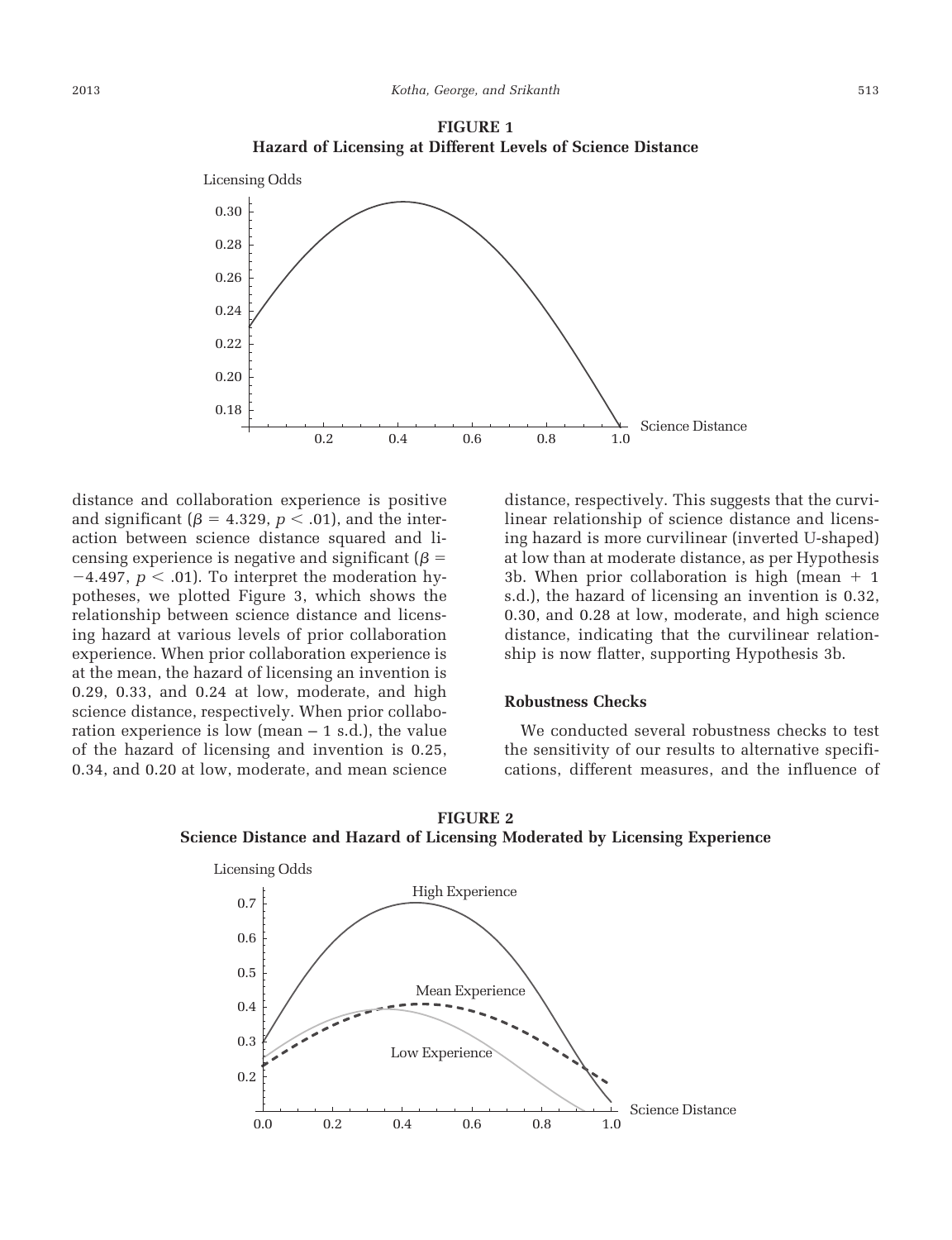



outliers. First, our sample combines disclosures that are patented and those that are not patented. We checked to see if our theory holds across these subsamples. We report the estimations by patented (model 3) and not patented (model 2) subsamples in Table 3. The results for the theory variables are broadly similar in these two subsamples. The main difference is that the moderation terms for prior licensing experience are not significant in the patented subsample. One explanation for this result is that the patenting process potentially codifies a large part of the tacit knowledge that underlies an invention, which may reduce firm-team coordination costs.

We ran several other estimations that are not reported in this article. We tested results' sensitivity to our assumption of the parametric form in the survival models. Our results were qualitatively unchanged for several different parametric assumptions as well as in nonparametric estimations. We tested the robustness of our results to multiple licensing events of the same disclosure. We ran survival models with only a single failure event (licensing or censoring) per disclosure and compared it to survival models with multiple failure events (multiple licenses for the same disclosure), clustered by disclosure and inventor team. Our results were qualitatively identical for these estimations. Some licensee firms may have licensed more than one invention from a TTO and had routines in place that reduced the coordination cost in licensing. Since we could not explicitly use a control variable capturing the history of licensing between

a licensee firm and TTO, as this record is not defined for inventions not licensed, we reran our estimations clustering for the repeated licensing by some firms. Similar results were obtained.

In addition to controls for demand conditions, we included variables from the Yale Survey on industrial research and development, on the relationship between sciences and industry, that may influence certain types of science to be commercialized faster (Klevorick, Levin, Nelson, & Winter, 1995). These variables are not significant in the hazard of licensing and hence are not included in our estimations. Furthermore, we ran estimations dropping outliers, and our results remain unchanged. We also tried to check if unobserved factors regarding team formation impacted licensing. We followed a two-stage method to predict the likelihood that a given team would form and then used the hazard ratio from this prediction as an additional control in predicting licensing. Our results remain robust.

## **DISCUSSION**

We examined the coordination problems that stem from lack of mutual knowledge when innovative teams attempt joint action. By contrasting the coordination of experts from distant versus proximate scientific domains, we were able to highlight the different coordination challenges in commercializing inventions, specifically, the challenges of taking university research to industry application. Our findings suggest that mutual knowledge among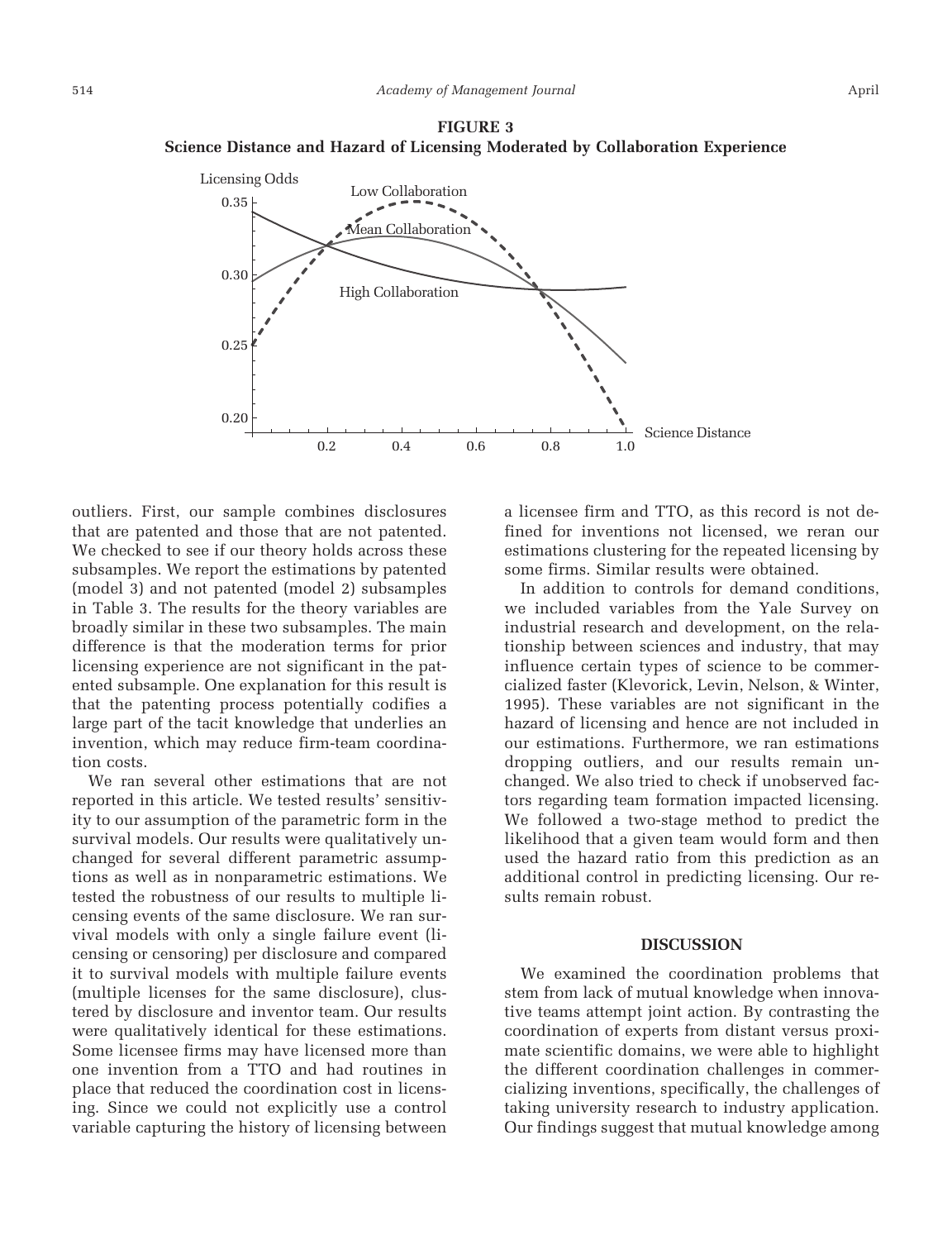| Dependent Variable: Survival Odds               | <b>Full Sample</b>       | <b>Not Patented</b>   | <b>Patented</b> |  |
|-------------------------------------------------|--------------------------|-----------------------|-----------------|--|
| Government funded                               | $-0.227$                 | $-0.204$              | $-0.259$        |  |
|                                                 | (0.167)                  | (0.291)               | (0.243)         |  |
| Privately funded                                | $-0.421**$<br>$-0.845**$ |                       | $-0.0625$       |  |
|                                                 | (0.142)                  | (0.231)               | (0.202)         |  |
| Quality of invention                            | $-0.0364**$              |                       | $-0.0298**$     |  |
|                                                 | (0.005)                  |                       | (0.005)         |  |
| Stage of development                            | $0.0221*$                |                       | $0.0179^{+}$    |  |
|                                                 | (0.010)                  |                       | (0.010)         |  |
| Inventor academic prestige                      | 0.0408                   | 0.0328                | 0.0489          |  |
|                                                 | (0.044)                  | (0.067)               | (0.063)         |  |
| Intellectual property not protected             | $0.499**$                |                       |                 |  |
|                                                 | (0.141)                  |                       |                 |  |
| Time from start                                 | $-0.000336**$            | $-0.000277*$          | $-0.000452**$   |  |
|                                                 | (0.000)                  | (0.000)               | (0.000)         |  |
| TTO capabilities                                | $-0.216**$               | $-0.216**$            | $-0.254**$      |  |
|                                                 | (0.047)                  | (0.066)               | (0.087)         |  |
| Collaboration intensity                         | $-0.181**$               | $-0.230*$             | $-0.140^{+}$    |  |
|                                                 | (0.057)                  | (0.093)               | (0.082)         |  |
| Theory Variables                                |                          |                       |                 |  |
| Science distance                                | $-1.404*$                | $-1.460$ <sup>+</sup> | $-2.218**$      |  |
|                                                 | (0.555)                  | (0.900)               | (0.773)         |  |
| Science distance squared                        | $1.788**$                | $2.390**$             | $1.835*$        |  |
|                                                 | (0.560)                  | (0.926)               | (0.786)         |  |
| Licensing experience                            | $-0.00907**$             | $-0.0148**$           | $-0.0064^+$     |  |
|                                                 | (0.003)                  | (0.004)               | (0.0038)        |  |
| Prior collaboration experience                  | 0.0501                   | 0.0838                | 0.241           |  |
|                                                 | (0.168)                  | (0.257)               | (0.214)         |  |
| Licensing $\times$ science distance             | $-0.0809**$              | $-0.118**$            | $-0.0307$       |  |
|                                                 | (0.017)                  | (0.024)               | (0.023)         |  |
| Licensing $\times$ science distance squared     | $0.0950**$               | $0.140**$             | 0.0304          |  |
|                                                 | (0.017)                  | (0.025)               | (0.028)         |  |
| Collaboration $\times$ science distance         | $4.329**$                | $5.879**$             | $3.667+$        |  |
|                                                 | (1.317)                  | (2.005)               | (2.000)         |  |
| Collaboration $\times$ science distance squared | $-4.497**$               | $-5.433**$            | $-4.317*$       |  |
|                                                 | (1.336)                  | (2.046)               | (1.995)         |  |
| Constant                                        | $6.063**$                | $3.814**$             | $6.587**$       |  |
|                                                 | (0.854)                  | (0.761)               | (0.772)         |  |
| Year fixed effects                              | Yes                      | Yes                   | Yes             |  |
| Chi-square                                      | 545.6                    | 476.4                 | 237.9           |  |
| Log-likelihood                                  | $-4,297.1$               | $-2,734.2$            | $-1,430.2$      |  |
| Observations                                    | 5,010                    | 3,510                 | 1,500           |  |

**TABLE 3 Robustness Subsample Estimation of the Survival Odds of Inventionsa**

<sup>a</sup> Robust clustered standard errors are in parentheses.

inventors and routines that transfers knowledge to licensee firms is important to overcome coordination challenges. We find that prior collaborative and prior licensing experience respectively help mitigate these two types of coordination costs. The implications for theories of coordination in organizational design and the production and commercialization of discoveries are discussed next.

# **Theories of Organizational Design and Coordination**

Recent approaches to organization design drawing on the knowledge-based view have emphasized the role of achieving coordination in joint production tasks and the role of organizations as vehicles for generating adequate mutual knowledge or common ground that enables interdependent agents to

 $p<.10$ 

 $*$   $p < .05$  $* * p < .01$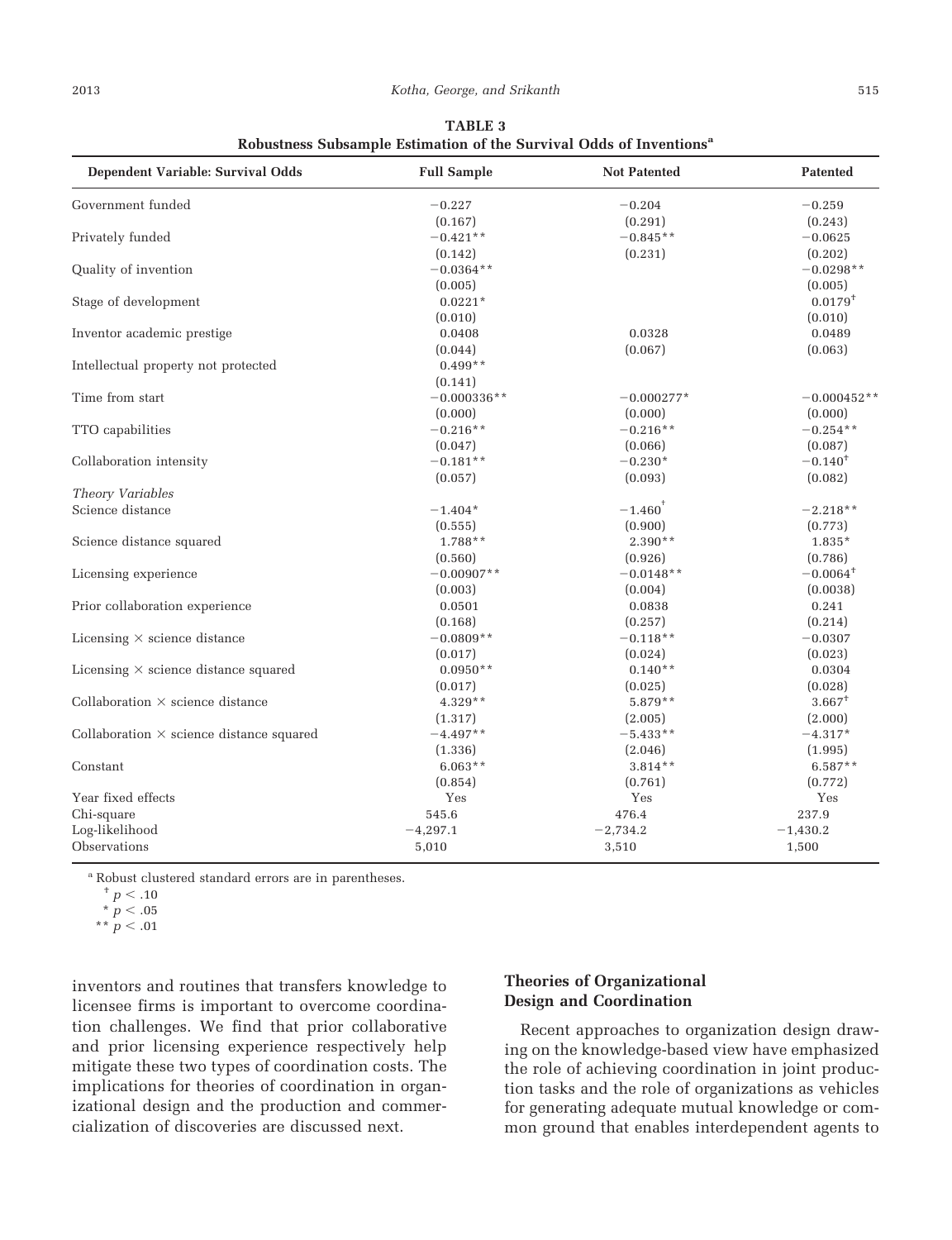coordinate their activities (Grant, 1996; Kogut & Zander, 1992, 1996; Puranam et al., 2012). These approaches articulate a view of organizations as coordination systems, as opposed to the traditional view of organizations as incentive systems (Holmstrom & Milgrom, 1994; Williamson, 1991). We explicitly adopted a coordination lens to study the joint production problem, specifically by focusing on the variation in the level of mutual knowledge in an inventor team, holding other factors constant. We found support for our arguments that anticipated coordination costs help explain licensing patterns of university technology.

The main effect of prior collaboration experience on licensing was not significant; instead, prior collaborative experience became pertinent only as a moderator of science distance. We found that lowexperience teams perform much more poorly at high science distance that is due to lack of mutual knowledge and its attendant coordination costs. Joint work experience is likely to reduce coordination costs under all conditions; however, our finding suggests that in the invention commercialization process, such efficiencies gain importance only under some conditions. Specifically, withinteam coordination costs become important only when the cost of coordination is expected to be large relative to the expected value of an invention. Further, theoretically, we differentiate firm-team coordination costs from within-team coordination costs and argue that these costs are respectively mitigated by different kinds of experience—that is, licensing experience and collaboration experience, respectively. Though we do not empirically distinguish between these two kinds of coordination costs, our moderation results strongly suggest that these different costs do drive the invention commercialization process.

It is intuitive that prior joint working experience is helpful in collaboration efforts by specialists from multiple domains. Specifically, we contribute to the literature on the impact of prior experience on coordination in specialist teams in two ways. First, prior research on joint work has typically used dichotomous measures for knowledge distance, conceptualizing distance as within-domain or across-domains. By measuring knowledge distance as a continuous variable, we contribute to understanding how prior experience likely impacts coordination costs depending on variation in the level of mutual knowledge available in a team. It is interesting to note that though levels of mutual knowledge likely vary monotonically with knowledge distance, prior experience that bridges this mutual knowledge gap has a nonmonotonic impact on the likelihood of commercialization. Second, studies have typically measured prior collaboration experience by intensity of joint work, using metrics such as the amount of time partners teams have worked together (e.g., Latour, 1986; Vural et al., 2013). However, intensity in addition to mutual knowledge creation can capture other effects, such as socialization. This confound prevents pinpointing whether observed effects are indeed a function of generating mutual knowledge. For instance, in our data, though collaboration intensity has a positive main effect on licensing odds, the interactions with science distance are not significant. This finding would be in line with our theory if collaboration intensity were actually capturing socialization effects rather than mutual knowledge effects. In contrast, we argue that the density or the closure of prior experience (i.e., the proportion of team members that have worked together before) is also an important consideration in reducing coordination costs. This is a more accurate measure of the existence of mutual knowledge, especially in large innovative teams, which are becoming more common. We show that the density of prior experience has an impact on coordination costs (and the likelihood of forming technology commercialization relationships) even after the intensity of prior experience is controlled for.

Our findings reinforce the crucial role played by mutual knowledge and coordination costs in organizational design and joint action. Future extensions of this study could take a more dynamic approach to the distances between science fields and consider how incentives and coordination costs jointly and independently influence outcomes of team action. Nevertheless, this is among the first largescale longitudinal settings for a test of coordination when mutual knowledge is low in joint team production of inventions.

## **The Commercialization of Scientific Discoveries**

Our study proffers evidence for the coordination costs perspective in technology commercialization. In so doing, this study speaks to the heart of commercialization of scientific discoveries and to the core challenges in integrating knowledge from disparate technical niches. The trend toward team production of scientific discoveries (Paruchuri, 2010; Wuchty et al., 2007) and the shift toward interdisciplinary science that recombines distant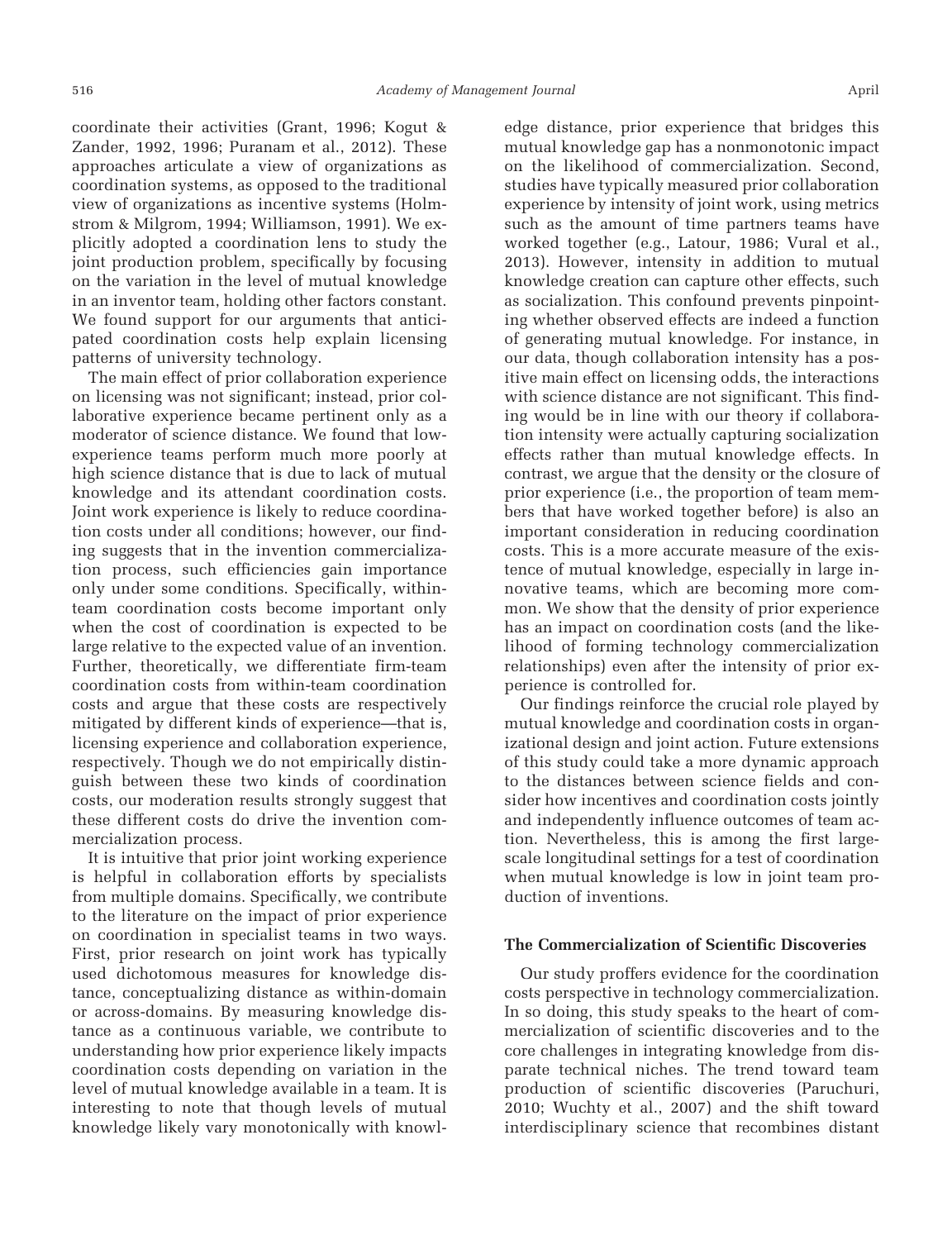rather than insular domains push forward the frontiers of human knowledge (Basalla, 1988; George et al., 2008). In that context, our empirical finding of licensing likelihood at moderate science distance presents an interesting pattern. Figures 2 and 3 show that at moderate science distance, teams with a high level of collaboration experience do not perform better than teams with moderate experience. Though average experience seems to be beneficial when compared to low experience, the magnitude of the impact of experience seems to be lower than at the low or high ends of science distance. It is likely that moderate-distance inventions occupy a "sweet spot" in the commercialization process they tend to be more valuable than inventions resulting from adjacent or very distant combinations, and potential licensee firms are likely to recognize their value and partner with these inventions' academic inventors for commercialization. Therefore, potential licensees may be more willing to license such inventions and partner with teams that have some (rather than low) experience. Future research should explore these processes further. However, it is interesting to note that prior licensing experience is valued highly by potential licensee firms even at moderate science distance, and TTOs have higher success licensing inventions by teams with high prior licensing experience.

An explanation complementary to our coordination costs logic is that inventor teams with high licensing experience are working in more applied areas that are more readily commercialized, and teams with prior collaboration experience may be working on more incremental improvements to their prior work that could also have commercial applications. We attempted to control for these effects. First, we controlled for the academic publication record of inventors; presumably, more academic publications point to more basic research. Second, in the patented subsample, we controlled for the relative weight of academic citations to other (patent) citations. Arguably, the more academic work cited by a patent, the more basic it is; and the more applied work cited by the patent, the more incremental the invention. Our results for our coordination cost variables were unchanged in these robustness tests. Future work should more carefully delineate the impact of these different mechanisms.

The findings also add to the substantial repository of empirical work on the value of patents. The citations that a patent receives have been used as a proxy for the quality of the patent. In our study, the

results suggest that the likelihood of licensing increases by 2 percent with every additional patent citation. The innovation literature has predominantly relied on patents as an indicator to explain both the process of creating knowledge and the performance of firms, which has drawn some criticism as scholars have questioned the value of patents, given the explosion of patenting activity by firms (Jaffe & Lerner, 2004). Furthermore, others have questioned the link between empirical measures and the reality of the patenting process, wherein some critical variables such as citations to prior art are frequently added by patent examiners; this suggests that either inventors may have not used the prior art cited or may have been unaware of it (e.g., Alcácer & Gittelman, 2004). There is a paucity of empirical work that examines commercialization beyond patenting.

In this study, we include all inventions disclosed at a university that could potentially be licensed. Of the 3,776 disclosures, only 23 percent were patented. Of the 2,902 disclosures that were not patented, 416 were licensed. The number of licenses from nonpatented inventions is 1.23 times greater than the number of licenses from patented inventions. This suggests that it is important to go beyond patenting to understand discovery and commercialization processes. For example, Shane (2002) found that nearly 60 percent of inventions at MIT were patented, out of which 52 percent were licensed. In that study and most others in this literature, inventions that could be licensed but were not patented are ignored. By including all inventions whether patented or not, we provide the first large-sample investigation of licensing of nonpatented inventions.

Our research also has implications for more traditional licensing of technology between firms and, more broadly, for interorganizational technology transfer or development. In the past decade, an increasing number of studies on technologysourcing relationships, including buyer-supplier relationships (Becker & Zirpoli, 2011; Srikanth & Puranam, 2011), technology alliances, joint ventures (Gulati & Singh, 2009; Hoetker & Mellewigt, 2009), and acquisition integration–acquisition performance (Ahuja & Katila, 2001; Makri et al., 2010; Puranam & Srikanth, 2007) have begun to emphasize the role of knowledge integration in the success of interorganizational relationships. We extend this coordination costs logic to the formation of technology-licensing relationships characterized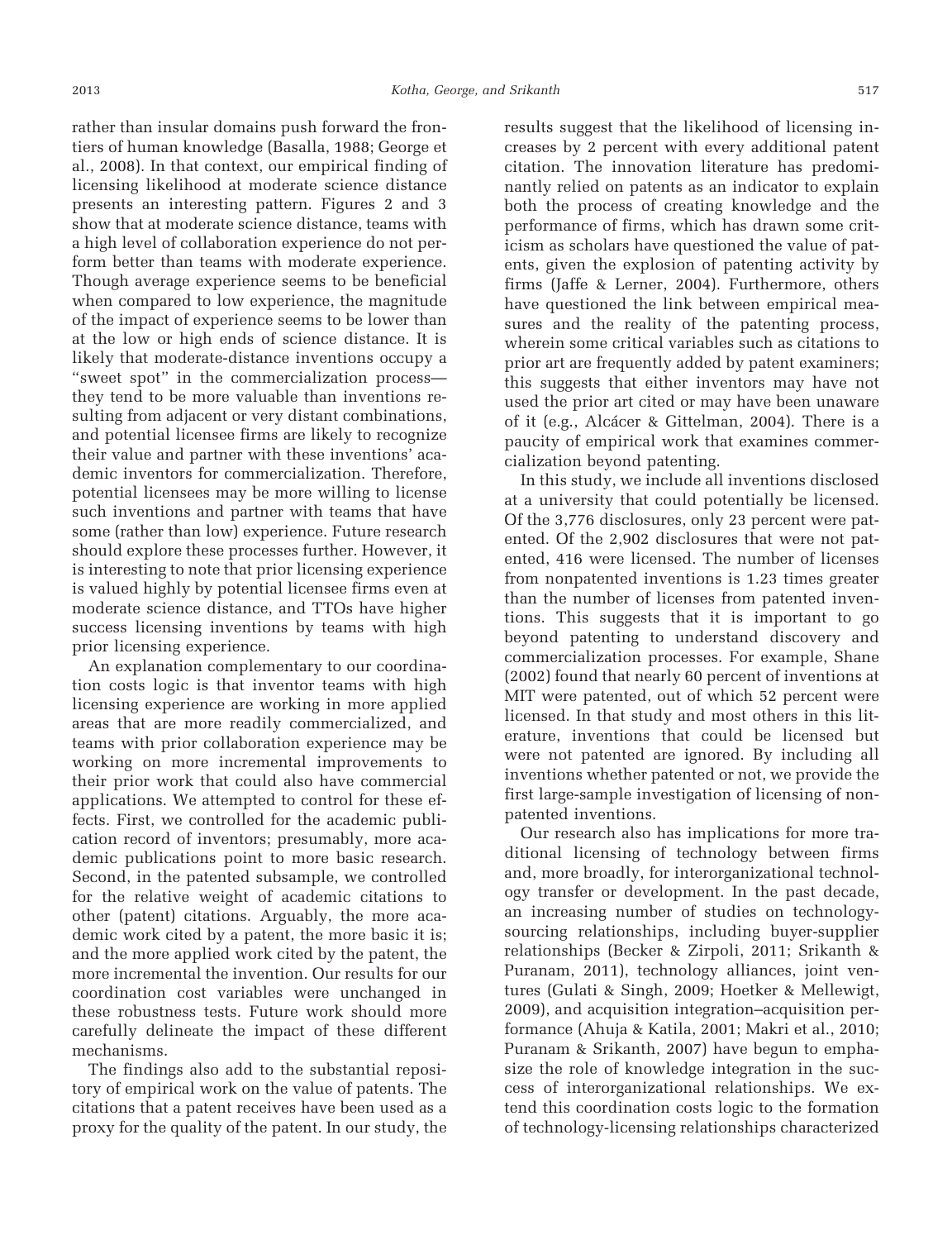by need for close joint work between the licensee and licensor.

Our setting is particularly interesting because we observe the formation of technology licensing relationships where the traditional make-or-buy considerations do not apply. The university does not commercialize its own inventions. Therefore, any inventions that are not licensed essentially have zero net present value, which provides an opportunity to observe the role of coordination costs in the formation of a licensing relationship. We draw from theories of experience, especially theories of learning by doing at the individual and group levels of analysis, to inform our understanding of the influence of coordination problems on the formation of interorganizational licensing relationships. Considering the role of coordination costs in technology commercialization relationships is an interesting extension to prior research on role of coordination costs in make-or-buy decisions (Hoetker, 2005; Monteverde, 1995).

The literature on open innovation suggests that firms should take advantage of innovations produced by specialists outside their boundaries (Chesborough, Vanhaverbeke, & West, 2006). A significant and growing portion of these licenses are from universities and scientific research laboratories (Mowery & Rosenberg, 1998), where the respective partners have complementary capabilities: basic research and commercialization of innovations. Our study suggests that the licensing of interdisciplinary inventions could involve significant coordination costs that may not occur in licensing specialized inventions. Since managing these coordination costs is likely to hold the key to commercial success, firms should keep in mind such costs when making decisions regarding the external procurement versus internal development of innovations.

## **Incentives and Coordination**

In this study, we focused on the anticipated coordination cost as an explanation of why some inventions are licensed and others are not. Presumably incentives offered to license intra- and interdisciplinary inventions could be heterogeneous. Whereas a wealth of theoretical work focuses on the optimal contract structure between licensee and licensor, there is little empirical work on this topic. Future work could consider the variations in incentive contracts with differences in types of inventions and how these contracts change with the

experience of licensee and licensor capabilities. Such research efforts would throw light on the role of incentive structure on successful commercialization of a licensed invention as a product or service.

Future research could also be enriched by examining the role of a central coordinating agent in a team. It is plausible that, in lieu of dyadic ties between inventors working across distant scientific domains, one central coordinating agent, who has worked with all the inventors on a team and can interpret results of the work of all members, may be just as effective. Because this coordinating team member will expend more effort in orchestrating the actions of others, whether the central coordinator should be rewarded with a higher share of the income is an important question. More fundamentally, does the bearer of the coordination cost also commensurately benefit from its success? The limited empirical evidence on incentive sharing is seen in the literature on entrepreneurs distributing equity to their helpers. A substantial majority of founders of nascent ventures tend to share incentives equally with their helpers (Ruef, 2009), whereas some entrepreneurs with specific human capital are able to deviate away from the equal distribution of incentives (Kotha & George, 2012). Consequently, the effects of specific and general human capital of the inventors on incentive distribution and its implications for team performance become interesting and economically meaningful questions for future research.

## **Opportunity Recognition in Entrepreneurship**

The central debate in the literature on entrepreneurship concerns the nature of opportunities (Alvarez & Barney, 2010; Dimov, 2011). Some scholars have taken the view that opportunities for bringing new products and services to market are objective and that entrepreneurs identify these opportunities drawing on their prior experience (Shane, 2012). Other scholars have viewed entrepreneurs as constructing opportunities where it is not possible to specify an opportunity ex ante unless it has been enacted (Venkataraman, Sarasvathy, Dew, & Forster, 2012). Our study considers inventions as potential opportunities that might be commercialized and that vary in value on the basis of science distance and anticipated coordination costs. We find support for the likelihood that moderately distant inventions have a higher probability of being successfully licensed. These results are consistent with the treatment of opportunities as objective and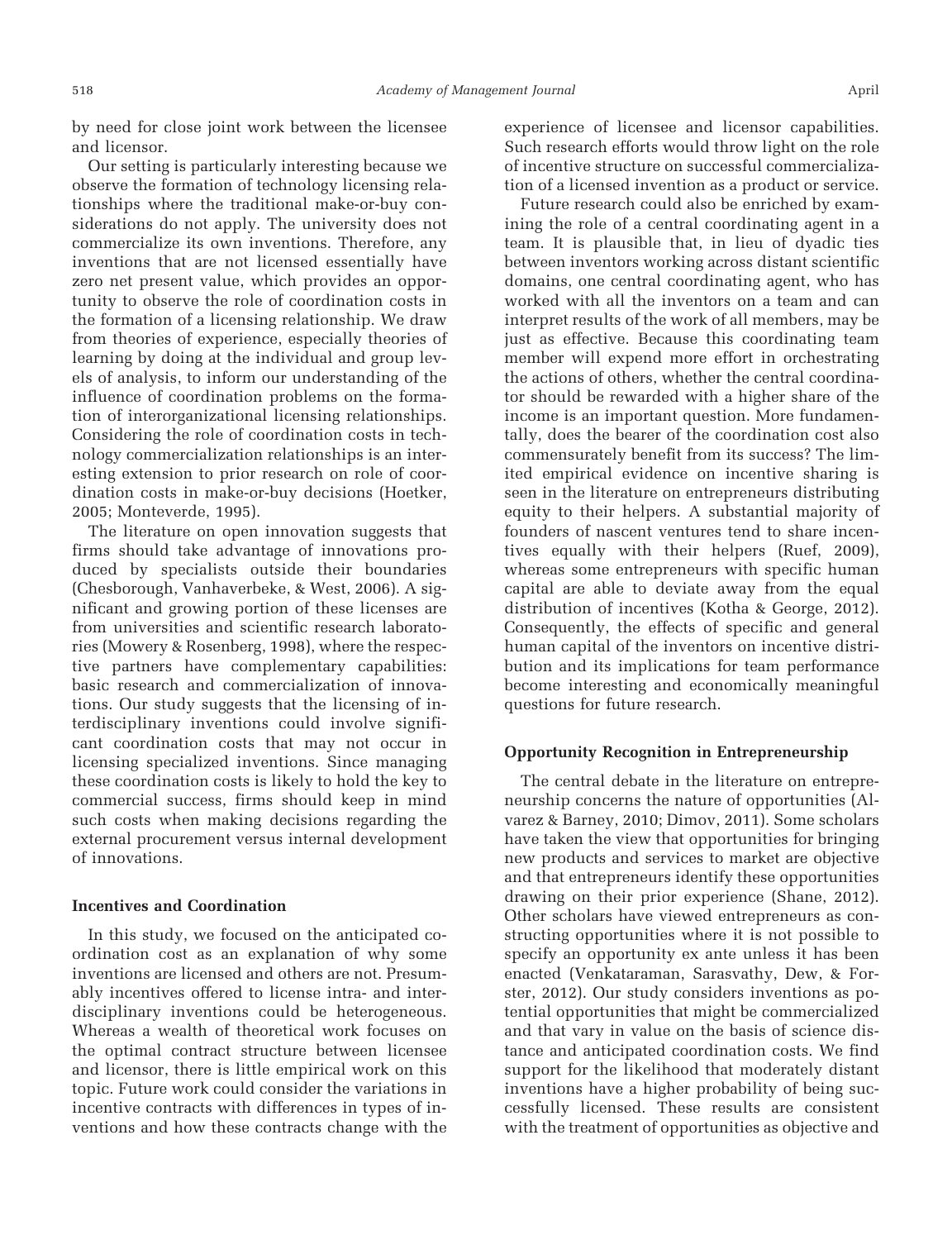the view that inventor experience improves the odds of success, which is consistent with an opportunity-individual nexus view of entrepreneurship (Shane, 2012). By starting with all inventions that could potentially be licensed, we avoided the fallacy of defining opportunities on the basis of their successful outcome. On the issue of whether opportunities objective or subjective, we proffer evidence to support the view that the value of opportunities, on average, may be objectively assessed by the scientific distance between the inventors in a team. Individual factors further improve the likelihood of licensing in distant domains, in keeping with the notion of opportunities being objective, as is consistent with the literature's treatment of individual experience effects in entrepreneurship.

#### **TTO Role and Managerial Implications**

We argued that the variation in the level of mutual knowledge of inventors in a team influences the perceived value of a technology and its anticipated coordination cost, thereby influencing which inventions gets licensed. The central actors in our setting are inventors, TTOs, and licensing firms. TTOs are tasked with protecting and licensing inventions. It is TTOs that communicate with potential licensee firms, negotiate and monitor contracts, and protect the inventions assigned to them against infringements. Given the importance of TTOs, it is not surprising that they are able to license more inventions in domains in which they have high level of capabilities—that is, have handled a higher number of inventions. We found that TTO expertise is positively and significantly related to the hazard of licensing an invention. It would be interesting to consider the joint variation in TTO capabilities and mutual knowledge of inventors as further steps in future studies.

This study also holds implications for managing technology transfer organizations, especially in a university setting. From initial interviews, we found that TTO intellectual property managers and licensing managers realize how helpful and available specific inventors have been in prior deals. TTO managers use this information to assuage concerns from potential licensee firms regarding knowledge transfer and industry engagement issues—the effects of prior licensing experience underscore the importance of this strategy. The added implication is that TTO managers should consider the mutual knowledge in teams and how comfortable inventors are as a team, especially if they are

from different scientific domains. The findings reveal that prior collaboration experience makes a substantive difference to inventions combining highly proximate and distant domains—highlighting that the "chemistry" between inventors and their ability to work together in commercialization is especially important.

## **Limitations**

This study is not without its limitations. First, we relied on a single institution for data. There may be a risk of idiosyncratic institutional practices that influence our results. However, a single institution naturally controls for between-institution differences that can confound results, especially with regard to coordination costs that arise from differences in administrative bureaucracies. Furthermore, we follow the tradition of prior studies that have argued that with the advent of technology transfer associations and journals, best practices are widely spread (Clarysse et al., 2005; Nerkar & Shane, 2007; Shane, 2000; Siegel et al., 2003). Another issue that stems from our setting is that the relationship between academic inventors and licensee firms is mediated by universities' TTOs, organizations dedicated to pursuing commercialization opportunities stemming from academic settings. Findings from this context may not be directly applicable to commercialization of R&D from corporate labs. However, the rise of contract research organizations and the increasing establishment of units dedicated to licensing technologies arising from corporate labs that a firm chooses not to commercialize itself may be appropriate avenues for generalizing the insights from this study.

Second, we used a time-invariant measure of science distance, measuring it at the end of our sample period in 2006. Since sciences are growing closer, we are more likely to be understating, rather than overstating, science distance. If there is any bias, it is more likely to suggest that sciences are closer than they actually were at the time of the invention. Since our moderation hypotheses specify different effects at high science distance, this bias should work against our finding any results. Finally, scientists may elect to pursue projects taking into account their likelihood of commercialization, and plausibly, our study may suffer from an endogeneity problem. Theoretically, whereas endogeneity can confound the interpretation of main effects, it is hard to think of a compelling story that explains the moderator effects. It is possible that only inven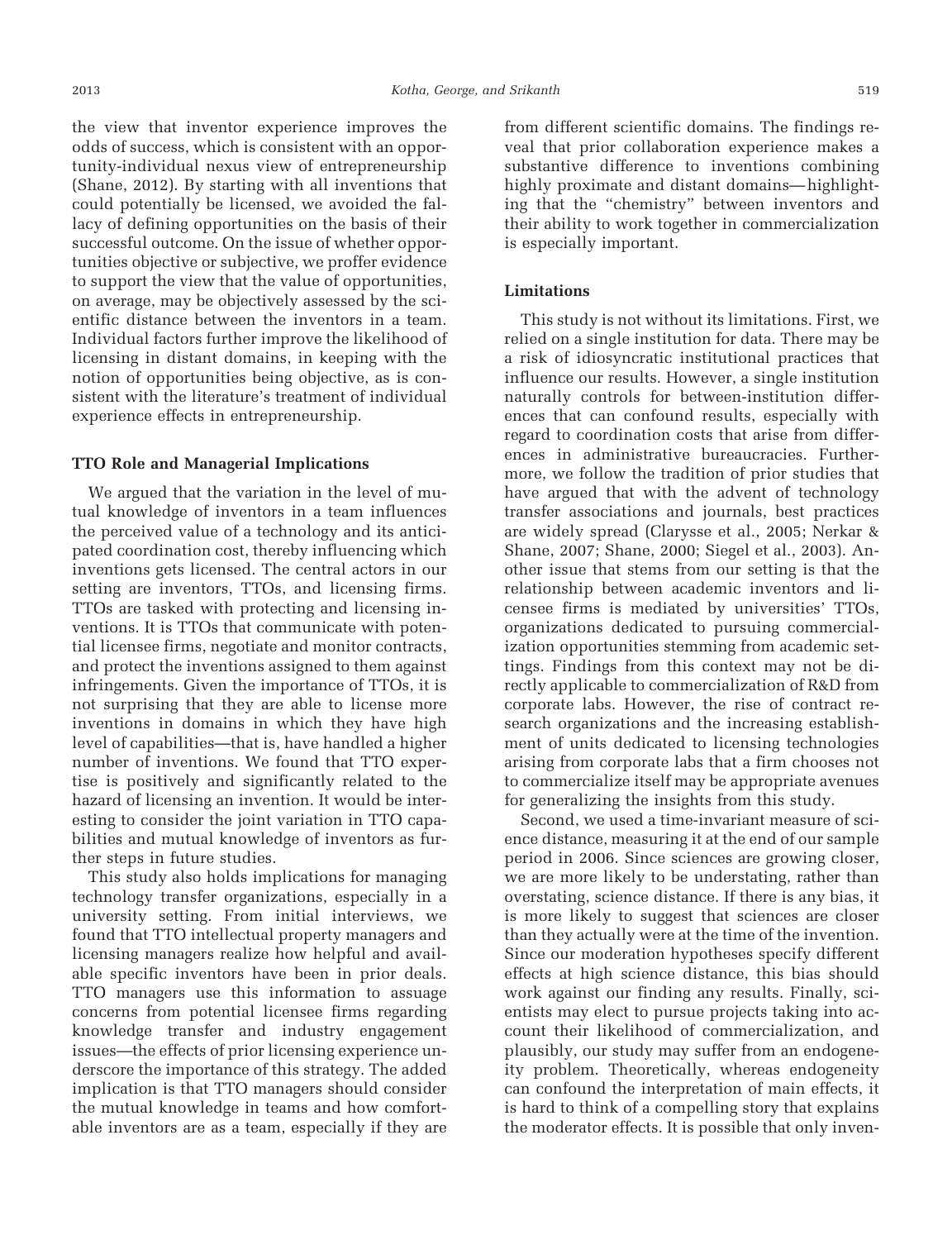tors who believe their coordination costs are low engage in inventions combining distant sciences. If this were the case, then we should not find evidence for the moderation by prior collaboration experience. The fact that we still find significant results suggests that ours is a more conservative test for the impact of coordination costs on licensing.

## **Conclusion**

This study adds to the literatures on coordination of experts from distant domains to commercialize new inventions. We capture disclosure and licensing data over a 26-year-long window that starts with the uniform change in legislation (Bayh Dole Act) for all US universities. Our sample includes both patented and nonpatented inventions, and our estimation is robust for single and multiple licensing events. We find support for our predictions that prior licensing and collaboration experience increases the hazard of licensing an invention. The pattern of our results suggests a nuanced mechanism of how prior collaboration within a team influences intrateam coordination costs and the hazard of licensing an invention. Specifically, we find that prior collaboration experience increases the hazard of licensing more for inventions that combine very proximate or very distant sciences than it does for inventions that combine moderately distant sciences. In doing so, this study expands empirical investigation to the practice of commercialization of innovation and to theories of coordination and organizational design.

#### **REFERENCES**

- Ahuja, G., & Katila, R. 2001. Technological acquisitions and the innovation performance of acquiring firms: A longitudinal study. *Strategic Management Journal,* 22: 197–220.
- Ahuja, G., & Lampert, C. M. 2001. Entrepreneurship in the large corporation: A longitudinal study of how established firms create breakthrough inventions. *Strategic Management Journal,* 22: 521–543.
- Alcácer, M., & Gittelman, M. 2004. Patent citations as a measure of knowledge flows: The influence of examiner citations. *Review of Economics and Statistics,* 88: 774–779.
- Alvarez, S., & Barney, J. 2010. Entrepreneurship and epistemology: The philosophical underpinnings of the study of entrepreneurial opportunities. In A. P. Brief & J. P. Walsh (Eds.), *Academy of Management annals,* vol. 4: 557–583. Essex, UK: Routledge.
- Amabile, T. M. 1988. A model of creativity and innovation in organizations. In B. M. Staw & L. L. Cummings (Eds.), *Research in organizational behavior,* vol. 10. Greenwich, CT: JAI.
- Basalla, G. 1988. *The evolution of technology.* Cambridge, UK: Cambridge University Press.
- Bayus, B. L., & Agarwal, R. 2007. The role of pre-entry experience, entry timing, and product technology strategies in explaining firm survival. *Management Science,* 53: 1887–1902.
- Becker, M. C., & Zirpoli, F. 2011. What happens when you outsource too much? *MIT Sloan Management Review,* 52(2): 59–67.
- Camerer, C. 2003. *Behavioral game theory: Experiments in strategic interaction.* Princeton, NJ: Princeton University Press.
- Chesborough, H., Vanhaverbeke, W., & West, J. 2006. *Open innovation: Researching a new paradigm.* Oxford, UK: Oxford University Press.
- Clarysse, B., Wright, M., Lockett, A., Van de Velde, E., & Vohora, A. 2005. Spinning out new ventures: A typology of incubation strategies from European research institutions. *Journal of Business Venturing,* 20: 183–216.
- Cleves, M., Gould, W., Gutierrez, R., & Marchenko, Y. 2010. *An introduction to survival analysis using Stata.* College Station, TX: Stata.
- Cohen, W. M., & Levinthal, D. A. 1990. Absorptive-capacity: A new perspective on learning and innovation. *Administrative Science Quarterly,* 35: 128–152.
- Cronin, M. A., & Weingart, L. R. 2007. Representation gaps, information processing and conflict in functionally diverse terms. *Academy of Management Review,* 32: 761–773.
- Cummings, J. N., & Kiesler, S. 2005. Collaborative research across disciplinary and organizational boundaries. *Social Studies of Science,* 35: 703–722.
- Dechenaux, E., Thursby, M. C., & Thursby, J. G. 2009. Shirking, sharing risk, and shelving: The role of university license contracts. *International Journal of Industrial Organization,* 27: 80–91.
- Dimov, D. 2011. Grappling with the unbearable elusiveness of entrepreneurial opportunity. *Entrepreneurship: Theory and Practice,* 35: 57–81.
- Dougherty, D. 1992. Interpretive barriers to successful product innovation in large firms. *Organization Science,* 3: 179–203.
- Elfenbein, D. W. 2007. Publications, patents and the market for university inventions. *Journal of Economic Behavior and Organization,* 63: 688–715.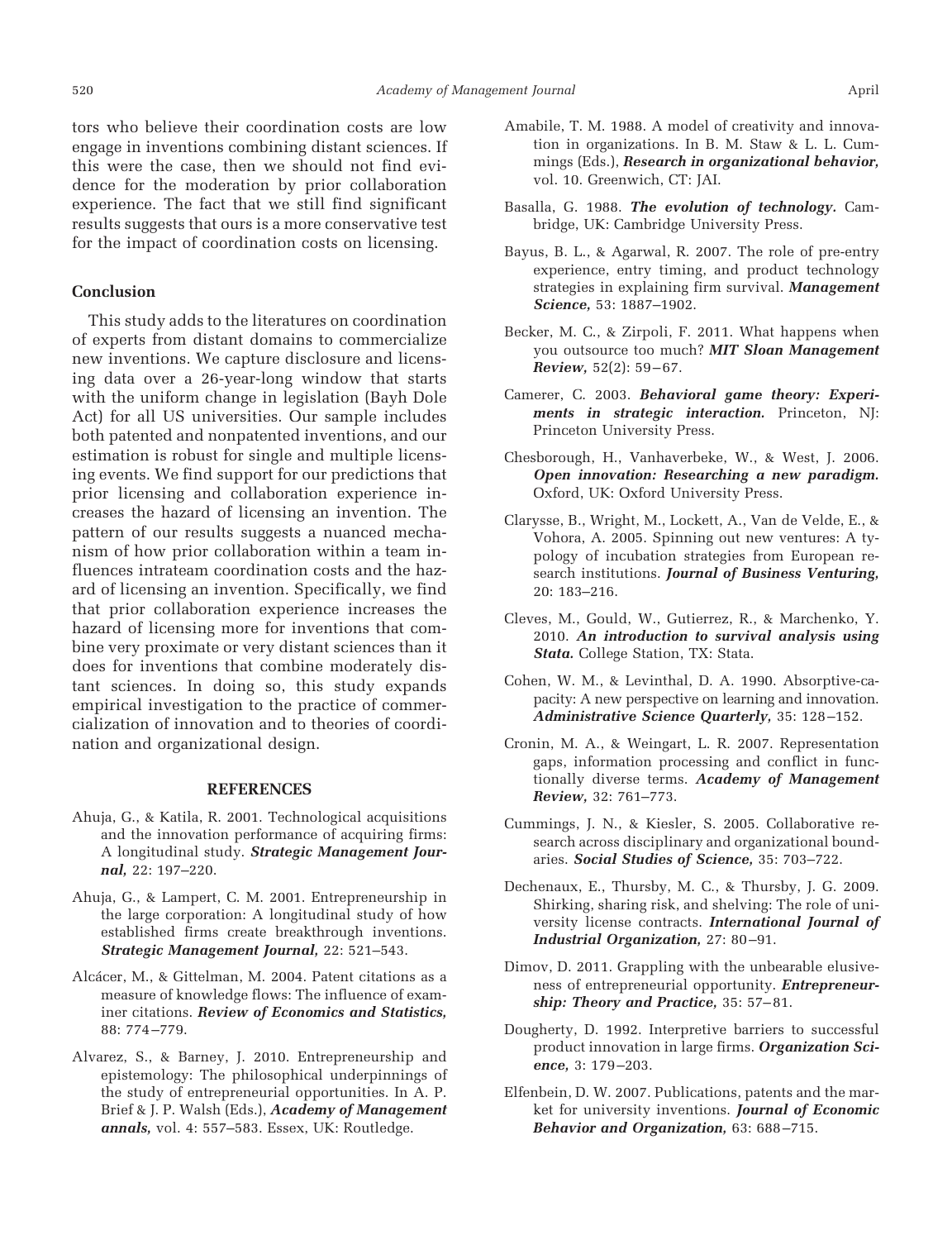- Faems, D., Janssens, M., Madhok, A., & Van Looy, B. 2008. Toward an integrative perspective on alliance governance: Connecting contract design, contract application, and trust dynamics. *Academy of Management Journal,* 51: 1053–1078.
- Fleming, L. 2001. Recombinant uncertainty in technological search. *Management Science,* 47: 117–132.
- Fleming, L. 2004. Perfecting cross-pollination. *Harvard Business Review,* 82(9): 22–24.
- Fleming, L. 2007. Breakthroughs and the "long tail" of innovation. *MIT Sloan Management Review,* 49(1): 69–74.
- Fleming, L., & Sorenson, O. 2001. Technology as a complex adaptive system: Evidence from patent data. *Research Policy,* 30: 1019–1039.
- Fleming, L., & Sorenson, O. 2004. Science as a map in technological search. *Strategic Management Journal,* 25: 909–928.
- Foster, R. 1986. *Innovation: The attackers advantage.* New York: Summit.
- George, G. 2005. Learning to be capable: Patenting and licensing at the Wisconsin Alumni Research Foundation 1925–2002. *Industrial and Corporate Change,* 14: 119–151.
- George, G., Kotha, R., & Zheng, Y. 2008. Entry into insular domains: A longitudinal study of knowledge structuration and innovation in biotechnology firms. *Journal of Management Studies,* 45: 1448–1474.
- George, G., Zahra, S., & Wood, D. 2002. The effects of business-university alliances on innovative output and financial performance: A study of publicly traded biotechnology companies. *Journal of Business Venturing,* 17: 577–609.
- Grant, R. M. 1996. Toward a knowledge-based theory of the firm. *Strategic Management Journal,* 17: 109– 122.
- Guimerà, R., Uzzi, B., Spiro, J., & Nunes Amaral, L. A. 2005. Team assembly mechanisms determine collaboration network structure and team performance. *Science,* 308: 697–702.
- Gulati, R., Lavie, D., & Singh, H. 2009. The nature of partnering experience and the gains from alliances. *Strategic Management Journal,* 30: 1213–1233.
- Gulati, R., Lawrence, P., & Puranam, P. 2005. Adaptation in vertical relationships: Beyond incentive conflict. *Strategic Management Journal,* 26: 415–440.
- Heath, C., & Staudenmayer, N. 2000. Coordination neglect: How lay theories of organizing complicate coordination in organizations. In R. I. Sutton & B. M.

Staw (Eds.), *Research in organizational behavior,* vol. 22: 153–191. Greenwich, CT: JAI.

- Henderson, R., & Cockburn, I. 1996. Scale, scope and spillovers: The determinants of research productivity in drug discovery. *RAND Journal of Economics,* 27: 32–59.
- Hoang, H., & Rothaermel, F. 2005. The effect of general and partner-specific alliance experience on joint R&D project performance. *Academy of Management Journal,* 48: 332–345.
- Hoetker, G. 2005. How much you know vs. how well I know you: Selecting a supplier for a technically innovative component. *Strategic Management Journal,* 26: 75–96.
- Hoetker, G., & Mellewigt, T. 2009. Choice and performance of governance mechanisms: Matching alliance governance to asset type. *Strategic Management Journal,* 30: 1025–1044.
- Holmstrom, B. & Milgrom, P. 1994. The firm as an incentive system. *American Economic Review,* 84: 972– 991.
- Huber, G. P., & Lewis, K. 2010. Cross-understanding: Implications for group cognition and performance. *Academy of Management Review,* 35: 6–26.
- Jaffe, A., & Lerner, J. 2004. *Innovation and its discontents: How our broken patent system is endangering innovation and its progress, and what to do about it.* Princeton, NJ: Princeton University Press.
- Jain, S., & George, G. 2007. Technology transfer offices as institutional entrepreneurs: The case of Wisconsin Alumni Research Foundation and human embryonic stem cells. *Industrial and Corporate Change,* 16: 535–567.
- Jain, S., George, G., & Maltarich, M. 2009. Academics or entrepreneurs? Investigating role identity modification of university scientists involved in commercialization activity. *Research Policy,* 38: 922–935.
- Jensen, R., & Thursby, M. 2001. Proofs and prototypes for sale: The licensing of university inventions. *American Economic Review,* 91: 240–259.
- Jones, B. F. 2009. The burden of knowledge and the "death of the renaissance man": Is innovation getting harder? *Review of Economic Studies,* 76: 283–317.
- Kaplan, S., Murray, F., & Henderson, R. 2003. Discontinuities and senior management: Assessing the role of recognition in pharmaceutical firm response to biotechnology. *Industrial and Corporate Change,* 12: 185–233.
- Kapoor, R., & Lim, K. 2007. The impact of acquisitions on the productivity of inventors at semiconductor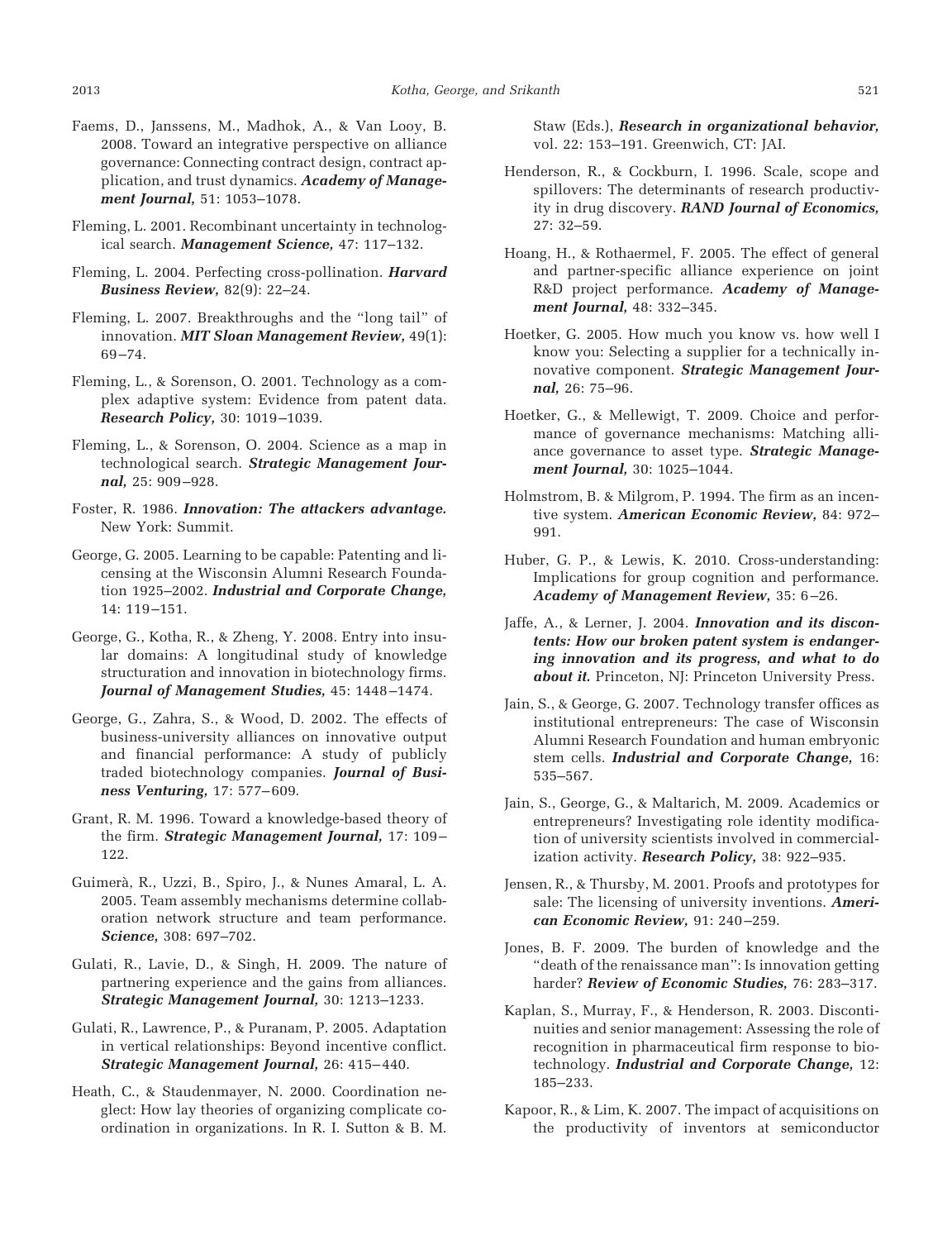firms: A synthesis of knowledge-based and incentive-based perspectives. *Academy of Management Journal,* 50: 1133–1155.

- Katila, R., & Ahuja, G. 2002. Something old, something new: A longitudinal study of search behavior and new product introduction. *Academy of Management Journal,* 45: 1183–1194.
- Kleinbaum, D., & Klein, M. 2012. *Survival analysis a self learning text.* New York: Springer Science and Media.
- Klevorick, A. K., Levin, R. C., Nelson, R. R., & Winter, S. G. 1995. On the sources and significance of interindustry differences in technological opportunities. *Research Policy,* 24: 185–205.
- Klimoski, R., & Mohammed, S. 1994. Team mental model: Construct or metaphor? *Journal of Management,* 20: 403–437.
- Knez, M., & Camerer, C. 1994. Creating expectational assets in the laboratory: Coordination in "weakestlink" games. *Strategic Management Journal,* 15: 101–119.
- Knorr-Cetina, K. 1999. *Epistemic cultures: How the sciences make knowledge.* Cambridge, MA: Harvard University Press.
- Kogut, B., & Zander, U. 1992. Knowledge of the firm, combinative capabilities, and the replication of technology. *Organization Science,* 3: 383–397.
- Kogut, B., & Zander, U. 1996. What firms do? Coordination, identity and learning. *Organization Science,* 7: 502–518.
- Kotha, R., & George, G. 2012. Friends, family, or fools: Entrepreneur experience and its implications for equity distribution and resource mobilization. *Journal of Business Venturing,* 27: 525–543.
- Kotha, R., Zheng, Y., & George, G. 2011. Entry into new niches: The effects of firm age and the expansion of technological capabilities on innovative output and impact. *Strategic Management Journal,* 32: 1011– 1024.
- Lane, P. J., & Lubatkin, M. H. 1998. Relative absorptive capacity and interorganizational learning. *Strategic Management Journal,* 19: 461–477.
- Latour, B. 1986. *Laboratory life: The construction of scientific facts.* Princeton, NJ: Princeton University Press.
- Lawrence, P. R., & Lorsch, J. W. 1967. *Organization and environment: Managing differentiation and integration.* Boston: Harvard University Press.
- Lewis, K., Belliveau, M., Herndon, B., & Keller, J. 2007. Group cognition, membership change, and perfor-

mance: Investigating the benefits and detriments of collective knowledge. *Organization Behavior and Human Decision Processes,* 103: 159–178.

- Lewis, K., Lange, D., & Gillis, L. 2005. Transactive memory systems, learning, and learning transfer. *Organization Science,* 16: 581.
- Leydesdorff, L., & Rafols, I. 2009. A global map of science based on the ISI subject categories. *Journal of the American Society for Information Science and Technology,* 60: 348–362.
- Liang, D. W., Moreland, R., & Argote, L. 1995. Group versus individual training and group performance: The mediating role of transactive memory. *Personality and Social Psychology Bulletin,* 21: 384–393.
- Lockett, A., Siegel, D., Wright, M., & Ensley, M. 2005. The creation of university spin-off firms at public research institutions: Managerial and policy implications. *Research Policy,* 34: 981–993.
- Makri, M., Hitt, M. A, Lane, P. J. 2010. Complementary technologies, knowledge relatedness, and invention outcomes in high technology mergers and acquisitions. *Strategic Management Journal,* 31: 602–628.
- March, J. G. & Simon, H. A. 1958. *Organizations.* New York: Wiley.
- Mathieu, J. E., Heffner, T. S., Goodwin, G. F., Salas, E., & Cannon-Bowers, J. A. 2000. The influence of shared mental models on team process and performance. *Journal of Applied Psychology,* 85: 273–283.
- Mohammed, S., & Dumville, B. C. 2001. Team mental models in a team knowledge framework: Expanding theory and measurement across disciplinary boundaries. *Journal of Organization Behavior,* 22: 89– 106.
- Monteverde, K. 1995. Technical dialog as an incentive for vertical integration in the semi-conductor industry. *Management Science,* 41: 1624–1638.
- Mowery, D. C., Nelson, R. R., Sampat, B. N., & Ziedonis, A. A. 2004. *Ivory tower and industrial innovation: University-industry technology transfer before and after the Bayh-Dole Act.* Palo Alto, CA: Stanford University Press.
- Mowery, D., & Rosenberg, N. 1998. *Paths to innovation.* Cambridge, UK: Cambridge University Press.
- Nerkar, A., & Shane, S. 2007. Determinants of invention commercialization: An empirical examination of academically sourced inventions. *Strategic Management Journal* 28: 1155–1166.
- Owen-Smith, J., & Powell, W. 2003. The expanding role of university patenting in the life-sciences: Assess-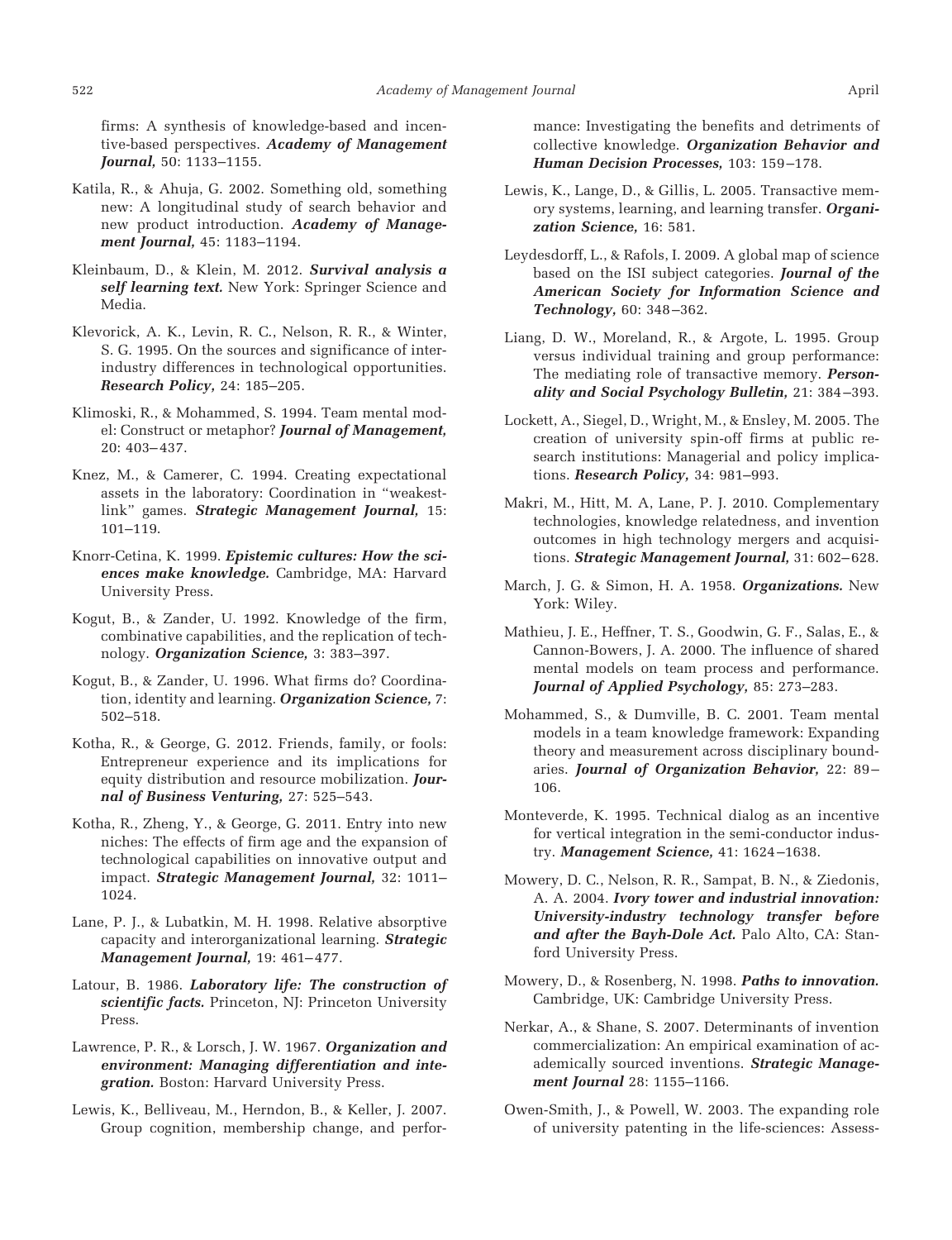ing the importance of experience and connectivity. *Research Policy,* 32: 1695–1711.

- Paruchuri, S. 2010. Intraorganizational networks, interorganizational networks, and the impact of central inventors: A longitudinal study of pharmaceutical firms. *Organization Science,* 21: 63–80.
- Phelps, C. C. 2010. A longitudinal study of the influence of alliance network structure and composition on firm exploratory innovation. *Academy of Management Journal,* 53: 890–913.
- Postrel, S. 2009. Multitasking teams with variable complementarity: Challenges for capability management. *Academy of Management Review,* 34: 273–296.
- Puranam, P., Raveendran, M., & Knudsen, T. 2012. Organization design: The epistemic interdependence perspective. *Academy of Management Review,* 37: 419–440.
- Puranam, P., & Srikanth, K. 2007. What they know vs. what they do: How acquirers leverage technology acquisitions. *Strategic Management Journal,* 28: 805–825.
- Rafols, I., Porter, A. L., & Leydesdorff, L. 2010. Science overlay maps: A new tool for research policy and library management. *Journal of the American Society for Information Science and Technology,* 61: 1871–1887.
- Rosenkopf, L., & Almeida, P. 2003. Overcoming local search through alliances and mobility. *Management Science,* 49: 751–766.
- Rosenkopf, L., & Nerkar, A. 2001. Beyond local search: Boundary spanning, exploration and impact in the optical-disk industry. *Strategic Management Journal,* 22: 287–306.
- Schilling, M., & Phelps, C. 2007. Interfirm collaboration networks: The impact of large-scale network structure on firm innovation performance. *Management Science,* 53: 1113–1126.
- Schumpeter, J. A. 1934. *The theory of economic development.* New York: Springer.
- Shane, S. 2000. Prior knowledge and the discovery of entrepreneurial opportunities. *Organization Science,* 11: 448–469.
- Shane, S. 2002. Selling university technology: Patterns from MIT. *Management Science,* 48: 122–137.
- Shane, S. 2012. Delivering on the promise of entrepreneurship as a field of research. *Academy of Management Review,* 37: 10–20.
- Siegel, D., Waldman, D., Atwater, L., & Link, A. 2003. Commercial knowledge transfers from universities to firms: Improving the effectiveness of universityindustry collaboration. *Journal of High Technology Management Research,* 14: 111–133.
- Singh, J., & Fleming, L. 2010. Lone inventors as sources of breakthroughs: Myth or reality? *Management Science,* 56: 41–56.
- Srikanth, K., & Puranam, P. 2011. Integrating distributed work: Comparing task design, communication and tacit coordination mechanisms. *Strategic Management Journal,* 32: 849–875.
- Thursby, J. G., & Thursby, M. C. 2002. Who is selling the ivory tower? Sources of growth in university licensing. *Management Science,* 48: 90–104.
- Tzabbar, D. 2009. When does scientist recruitment affect technology reposition? *Academy of Management Journal,* 52: 873–896.
- Utterback, J. M. 1994. *Mastering the dynamics of innovation.* Boston: Harvard Business School Press.
- Van Knippenberg, D., & Schippers, M. C. 2007. Work group diversity. In M. I. Posner & M. K. Rothbart (Eds.), *Annual review of psychology,* vol. 58: 515– 541. Palo Alto, CA: Annual Reviews.
- Venkataraman, S., Sarasvathy, S. D., Dew, N., & Forster, W. R. 2012. Reflections on the 2010 AMR decade award: Whither the promise? Moving forward with entrepreneurship as a science of the artificial. *Academy of Management Review,* 37: 21–33.
- Vural, O., Dahlander, L., & George, G. 2013. Collaborative benefits and coordination costs: Learning and capability development in science. *Strategic Entrepreneurship Journal,* 7: In press.
- Weitzman, M. L. 1998. Recombinant growth. *Quarterly Journal of Economics,* 113: 331–360.
- Williamson, O. 1991. Comparative economic organization: The analysis of discrete structural alternatives. *Administrative Science Quarterly,* 36: 269–296.
- Wuchty, S., Jones, B. F., & Uzzi, B. 2007. The increasing dominance of teams in production of knowledge. *Science,* 316: 1036–1039.
- Zahra, S. A., & George, G. 2002. Absorptive capacity: A review, reconceptualization and extension. *Academy of Management Review,* 27: 185–203.
- Ziedonis, A. A. 2007. Real options in technology licensing. *Management Science,* 53: 1618–1633.